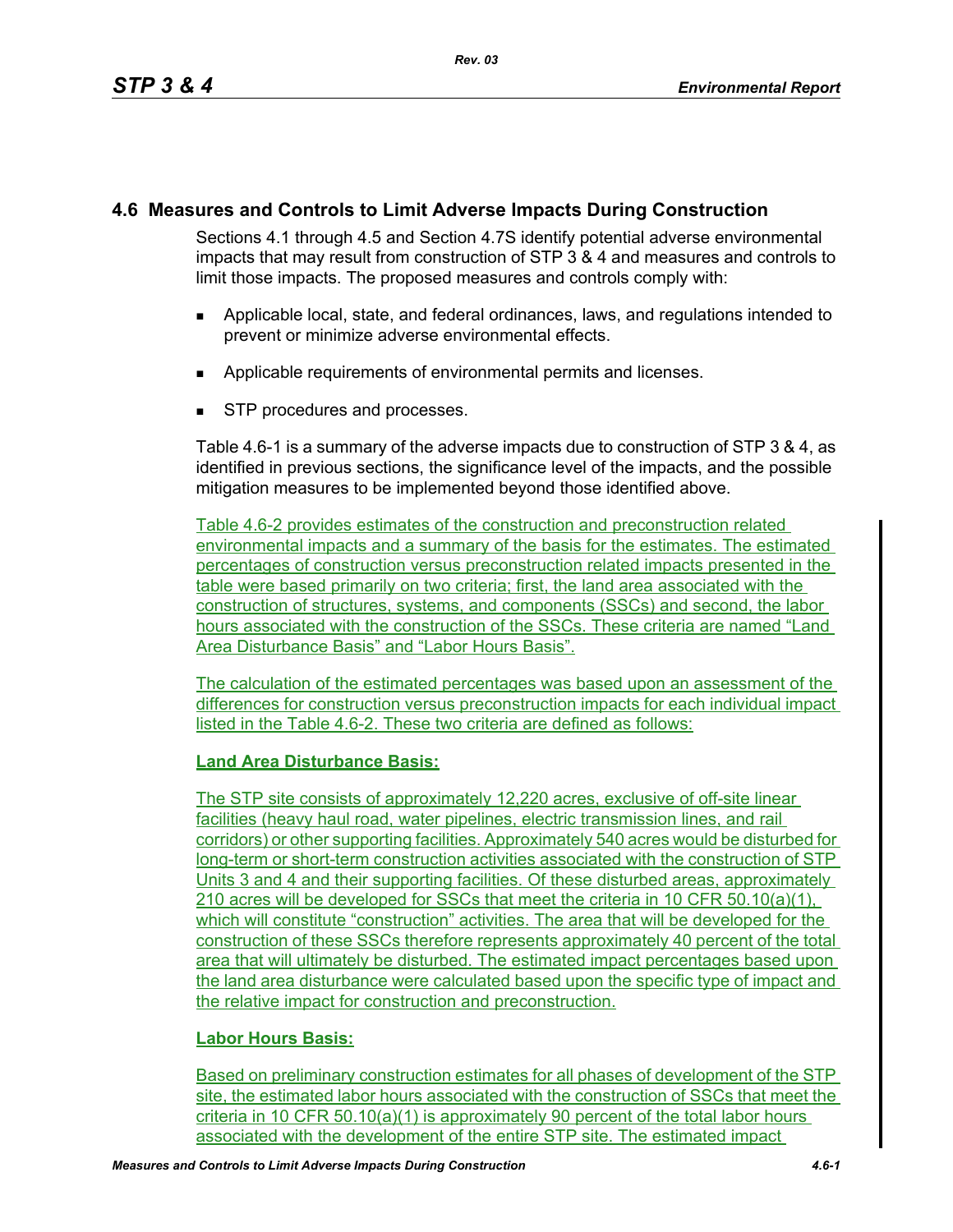percentages based upon the labor hours were calculated based upon the specific type of impact and the relative impact for construction and preconstruction.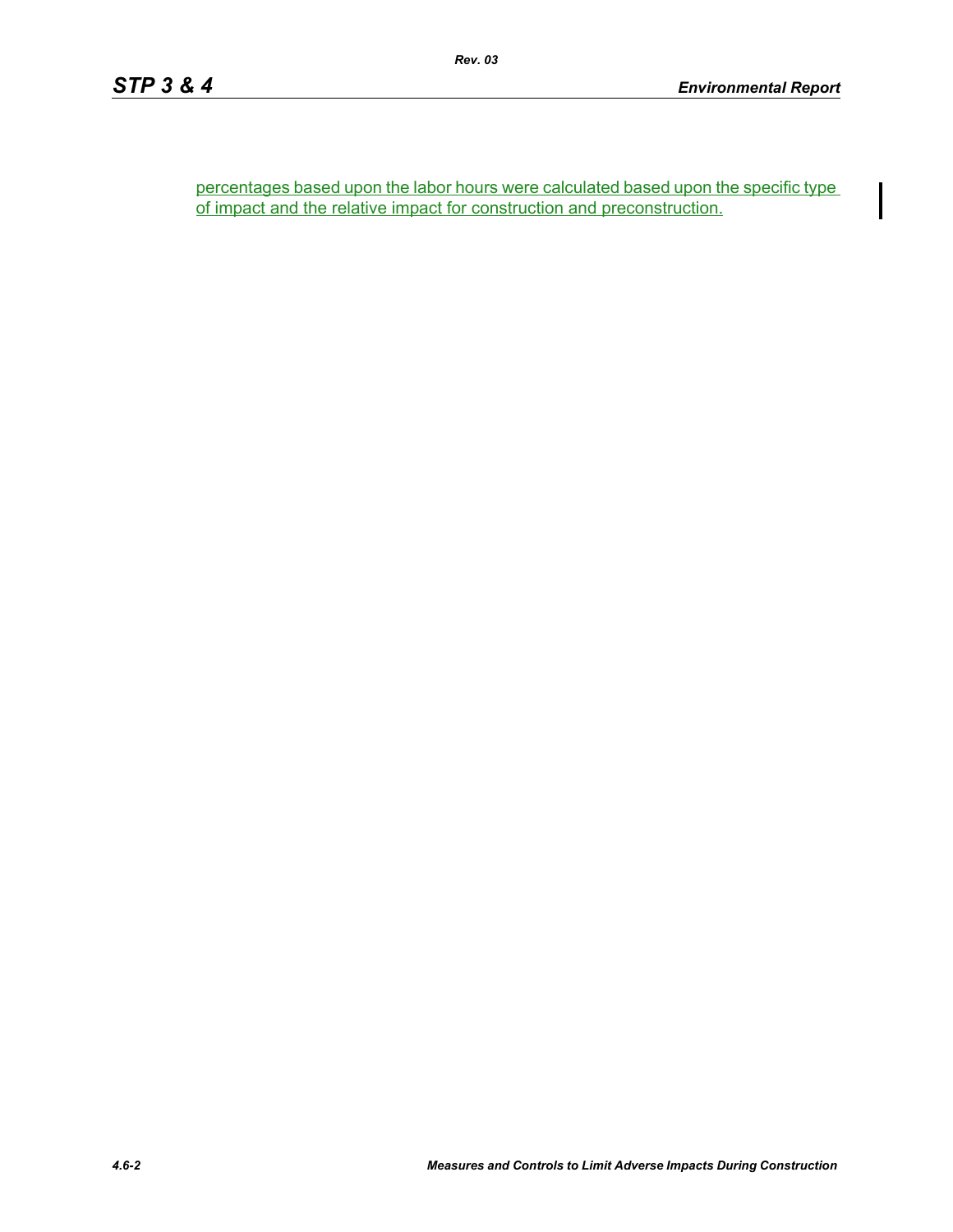| Impact                         | <b>Description of Potential Impact</b>                                                                                                                                                                                   | <b>Potential</b><br>Impact<br><b>Significance</b><br>$[1]$ | <b>Planned Control Program</b>                                                                                                                                                                                                                                                                                        |
|--------------------------------|--------------------------------------------------------------------------------------------------------------------------------------------------------------------------------------------------------------------------|------------------------------------------------------------|-----------------------------------------------------------------------------------------------------------------------------------------------------------------------------------------------------------------------------------------------------------------------------------------------------------------------|
| 4.0 Land Use Impacts           |                                                                                                                                                                                                                          |                                                            |                                                                                                                                                                                                                                                                                                                       |
| 4.1.1 The Site<br>and Vicinity | Ground-disturbing activities including<br>installation of a slurry wall, excavating and<br>recontouring the landscape.[2]                                                                                                | S                                                          | Conduct construction activities using best management practices<br>(BMP) in accordance with regulatory and permit requirements.<br>Implement environmental controls required in the SWPPP (Storm<br>Water Pollution Prevention Plan) such as weekly compliance<br>inspections, documentation of runoff controls, etc. |
|                                | Removal of vegetation within the temporary and<br>permanent impact areas.[2]                                                                                                                                             | S                                                          | Clean up and dispose of waste debris at designated location.<br>Temporary impact area will be graded, landscaped to match the<br>surrounding area, and revegetated.                                                                                                                                                   |
|                                | Stockpiling of soils on site including spoil<br>mounds and borrow pit soils.[2]                                                                                                                                          | S                                                          | Restrict stockpiling to designated areas. Stabilize all loose soils<br>on site through the use of approved erosion control<br>methodologies and soil erosion and sediment control plan.                                                                                                                               |
|                                | Construction of new permanent structures and<br>the creation of impervious surface within the<br>existing STP Site (i.e., the haul road and the<br>parking area). The site is designated for<br>industrial land use. [2] | S                                                          | Restrict construction to the designated areas within the STP site.                                                                                                                                                                                                                                                    |
|                                | Impacts to wetlands and other surface waters<br>e.g. removal of onsite drainage ditch.                                                                                                                                   | S                                                          | Avoid jurisdictional wetlands. Use appropriate erosion control<br>measures to prevent turbid water, soil deposition, vegetation<br>removal, etc., from impacting drainage features, wetlands and<br>downstream areas through the approved SWPPP.                                                                      |
|                                | Construction activities conducted within the<br>Coastal Management Zone.[2]                                                                                                                                              | $S-M$                                                      | Proposed project is consistent with the Texas Coastal<br>Management Plan.                                                                                                                                                                                                                                             |
|                                | Construction activities (e.g., crossing of a<br>pipeline, installation of discharge pipe, etc.)<br>conducted within the designated flood zone and<br>other sensitive areas.                                              | S                                                          | Avoid these areas where possible. Comply with regulatory and<br>permit requirements.                                                                                                                                                                                                                                  |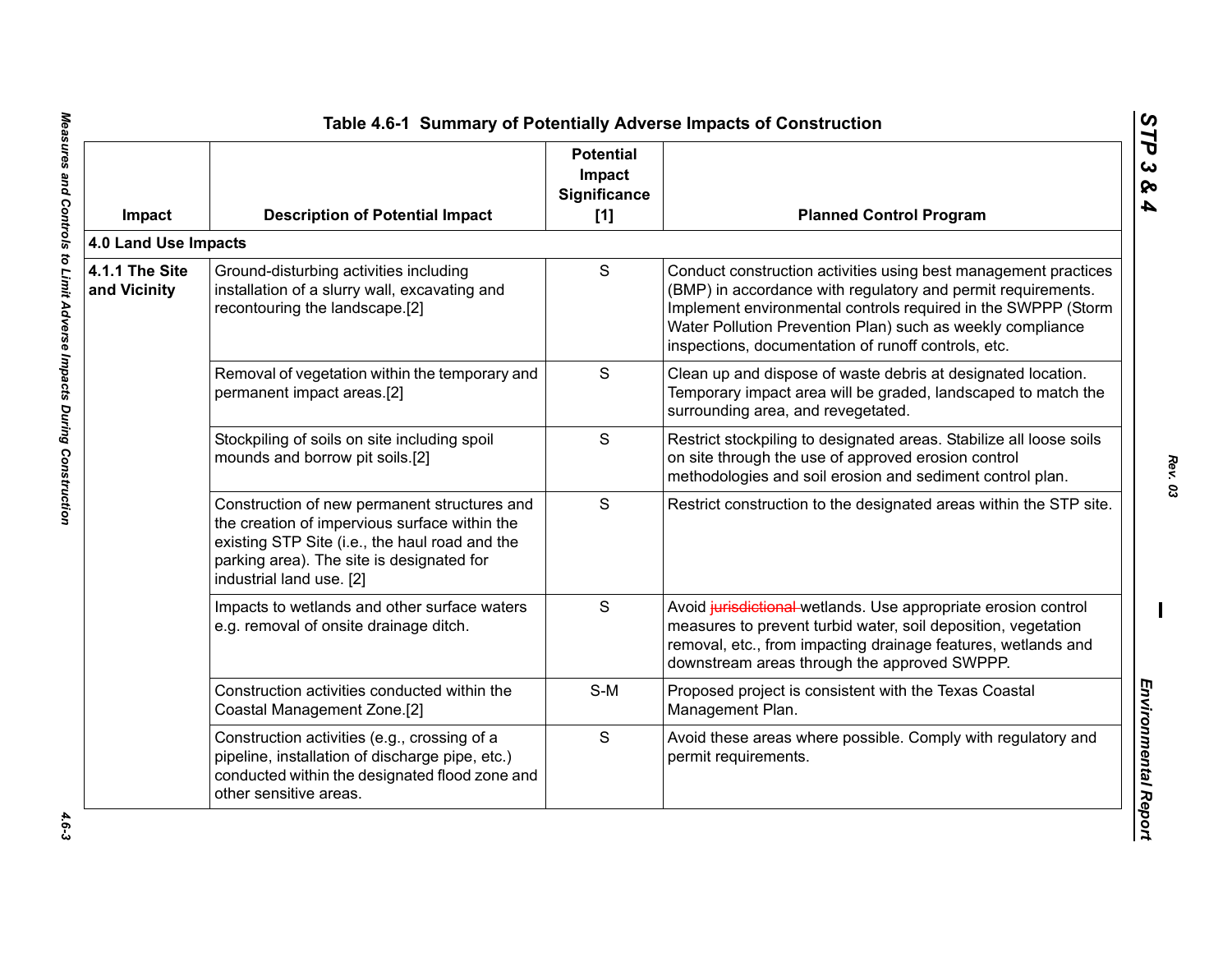| Table 4.6-1 Summary of Potentially Adverse Impacts of Construction (Continued) |     |                                                   |
|--------------------------------------------------------------------------------|-----|---------------------------------------------------|
| Potential short-term land use changes in the                                   | S-M | The temporary housing facilities, if constructed, |
| vicinity of the project due to development of                                  |     | converted to pre-project conditions upon comple   |

|                                                                               | Potential short-term land use changes in the<br>vicinity of the project due to development of<br>employee housing.[2]                                                                                                                        | $S-M$ | The temporary housing facilities, if constructed, would be<br>converted to pre-project conditions upon completion of<br>construction.                                                                                                                                                                      |
|-------------------------------------------------------------------------------|----------------------------------------------------------------------------------------------------------------------------------------------------------------------------------------------------------------------------------------------|-------|------------------------------------------------------------------------------------------------------------------------------------------------------------------------------------------------------------------------------------------------------------------------------------------------------------|
|                                                                               | The increase in traffic during shift change and<br>increased truck deliveries will impact traffic on<br>existing roads during peak times.                                                                                                    | S     | Stagger work shifts and truck delivery times to reduce the<br>additional traffic during peak hours.                                                                                                                                                                                                        |
| 4.1.2<br><b>Transmission</b><br><b>Corridors and</b><br><b>Off-Site Areas</b> | Potential short-term physical land use changes<br>due to the addition of a 345 Kilovolt switchyard<br>and rerouting of one 345 kV transmission line<br>that is currently connected to Bay No. 1 of the<br>existing switchyard for STP 1 & 2. | S     | Minimization of land use impacts through the use of existing<br>access points and ROW roads. Limit construction activities<br>associated with the new onsite switchyard and connecting<br>transmission lines to those areas previously disturbed for<br>construction activities associated with STP 1 & 2. |
| 4.1.3 Historic<br><b>Properties</b>                                           | Ground-disturbing activities including grading,<br>excavation, recontouring, and construction may<br>expose historic resources.                                                                                                              | S     | Take appropriate actions as required by site procedures following<br>discovery of potential historic or archaeological resources.                                                                                                                                                                          |
|                                                                               |                                                                                                                                                                                                                                              |       |                                                                                                                                                                                                                                                                                                            |
|                                                                               |                                                                                                                                                                                                                                              |       |                                                                                                                                                                                                                                                                                                            |

*STP 3 & 4*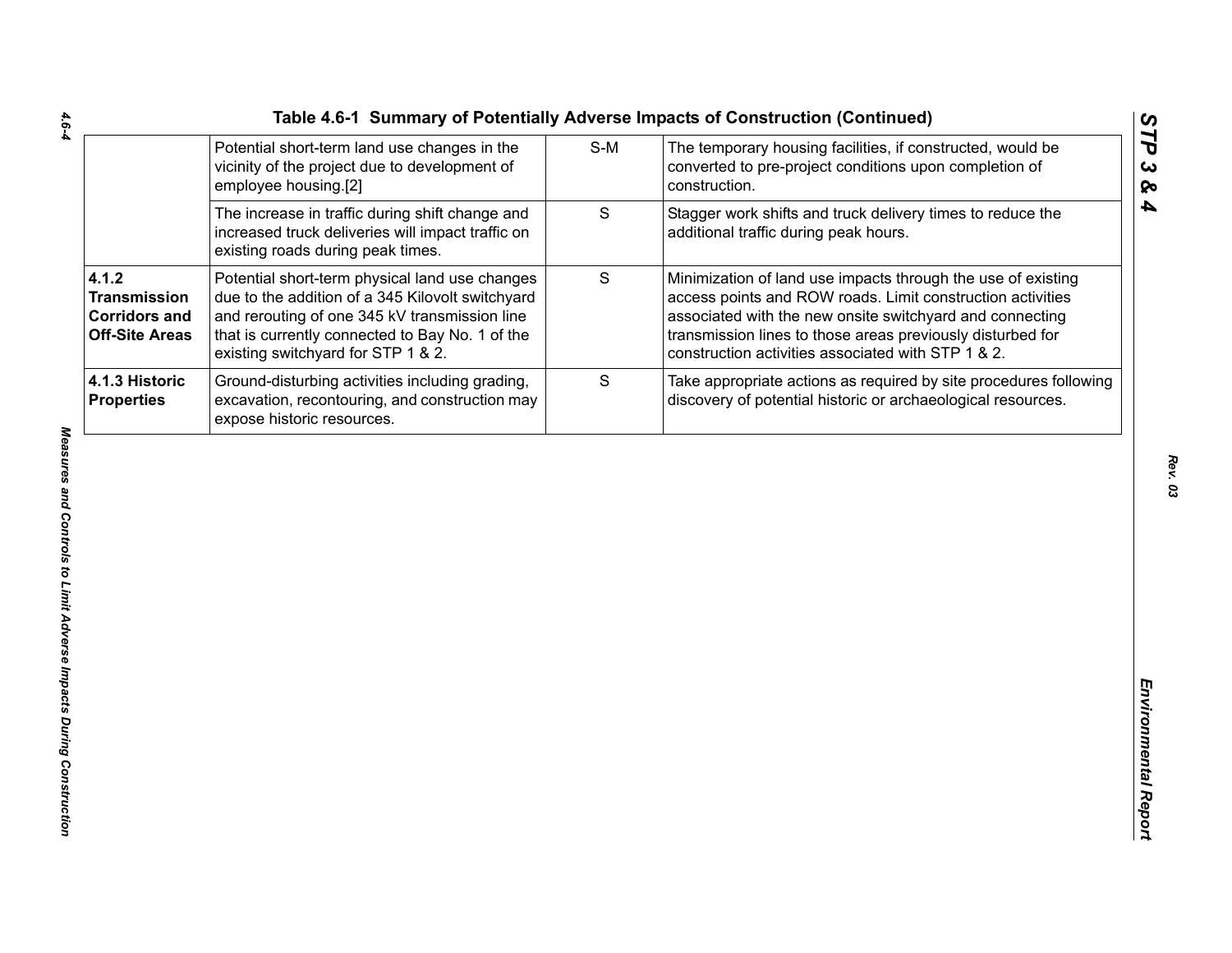| 4.2 Water-Related Impacts                 |                                                                                                                                                                       |   |                                                                                                                                                                                                                                                                                                                                                                                                                                                                                                                                                                                                                                 |
|-------------------------------------------|-----------------------------------------------------------------------------------------------------------------------------------------------------------------------|---|---------------------------------------------------------------------------------------------------------------------------------------------------------------------------------------------------------------------------------------------------------------------------------------------------------------------------------------------------------------------------------------------------------------------------------------------------------------------------------------------------------------------------------------------------------------------------------------------------------------------------------|
| 4.2.1<br>Hydrologic<br><b>Alterations</b> | Impacts to onsite surface water drainage flows<br>by diverting or filling several unnamed onsite<br>drainage features.[2]                                             | S | New drainage ditches and other features such as sediment filters<br>would be used to accommodate surface water runoff from altered<br>drainage areas and the newly constructed impervious areas.<br>Avoid all jurisdictional wetlands. Appropriate erosion control<br>measures will be taken on all drainage features and wetlands to<br>prevent turbid water, soil deposition, vegetation removal, etc.,<br>from occurring within those areas or downstream areas through<br>the approved SWPPP.                                                                                                                               |
|                                           | Increase in surface water as a result of<br>dewatering and excavation activities. [2]                                                                                 | S | To decrease the volume of surface water runoff created during<br>dewatering/excavating activities of the deeply excavated areas, a<br>groundwater control system will be installed consisting of a slurry<br>wall and perimeter circuit of deep wells in conjunction with sand<br>drains. All other surface water runoff created during the<br>excavation/dewatering activities will be controlled by a series of<br>ditches that drain the water away from construction activities.<br>Proper erosion controls will be used to contain sediments found in<br>the runoff before it is discharged into any jurisdictional water. |
|                                           | Impacts to local hydrology resulting from the<br>excavation through the shallow aquifer, and<br>subsequent dewatering of the shallow<br>aquifer.[2]                   | S | Local drinking water wells found in the vicinity of the construction<br>area will be unaffected because they are located in the deeper<br>aquifer which is isolated by surficial clays. Dewatering would<br>occur within the shallow aquifer in a limited area for a short period<br>of time. Upon completion of construction, groundwater in the<br>shallow aquifer will return to natural elevations.                                                                                                                                                                                                                         |
| 4.2.2 Water Use<br><b>Impacts</b>         | Potential for water pressure reduction within the<br>local water table due to dewatering activities for<br>dust abatement, concrete mixing, potable water<br>use. [2] | S | Limit dewatering activities to only those necessary for<br>construction.                                                                                                                                                                                                                                                                                                                                                                                                                                                                                                                                                        |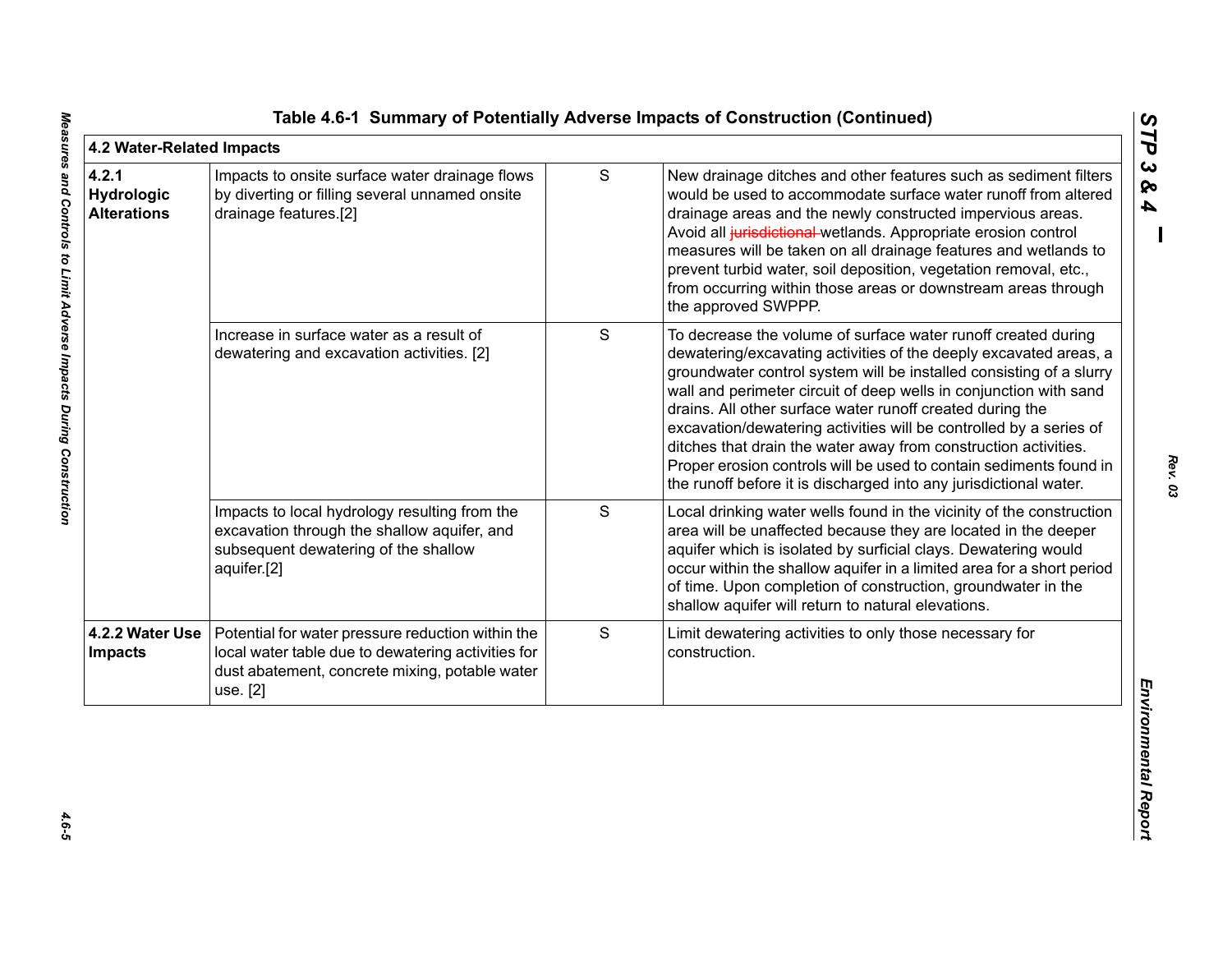|                                        | Table 4.6-1 Summary of Potentially Adverse Impacts of Construction (Continued)<br>STP                                                                                                                                        |   |                                                                                                                                                                                                                                                                                                                                                                                                                                                                                             |  |  |  |
|----------------------------------------|------------------------------------------------------------------------------------------------------------------------------------------------------------------------------------------------------------------------------|---|---------------------------------------------------------------------------------------------------------------------------------------------------------------------------------------------------------------------------------------------------------------------------------------------------------------------------------------------------------------------------------------------------------------------------------------------------------------------------------------------|--|--|--|
| 4.2.3 Water-                           | Potential impacts on surface water quality from<br>Quality Impacts   accidental release of fuel, oils, or other<br>chemicals associated with construction<br>activities into onsite wetlands and drainage<br>features.       | S | Develop and implement a construction SWPPP and spill<br>response plan.                                                                                                                                                                                                                                                                                                                                                                                                                      |  |  |  |
|                                        | A potential impact to Little Robbins Slough,<br>Kelly's Pond, and subsequently the Colorado<br>River due to turbidity and sedimentation caused<br>by soil erosion from ground disturbance.[2]                                | S | Adhere to applicable regulations and permit requirements found<br>in the TPDES permit. Implement BMPs to prevent the movement<br>of pollutants (including sediments) into wetlands and water bodies<br>via storm water runoff. BMPs will include the use of erosion<br>control measures such as silt fences to prevent sedimentation<br>and turbid water discharge.<br>Use of vegetated land buffers between water bodies and the<br>construction site will minimize sedimentation impacts. |  |  |  |
| <b>4.3 Ecological Impacts</b>          |                                                                                                                                                                                                                              |   |                                                                                                                                                                                                                                                                                                                                                                                                                                                                                             |  |  |  |
| 4.3.1 Terrestrial<br><b>Ecosystems</b> | Construction activities will result in habitat loss<br>and will displace animals such as birds and<br>mammals that currently inhabit the construction<br>site. The mortality rate of less mobile animals<br>may increase.[2] | S | Limit vegetation removal to only those areas needed for<br>construction. Restoration of the temporary impact areas will be<br>completed in a timely manner upon completion of construction.                                                                                                                                                                                                                                                                                                 |  |  |  |
|                                        | Filling of drainage areas and ditches may<br>impact foraging and roosting habits of wetland-<br>dependent species.[2]                                                                                                        | S | Restore the habitat by relocating and revegetating of drainage<br>areas.                                                                                                                                                                                                                                                                                                                                                                                                                    |  |  |  |
|                                        | Impacts to biota from use of wetlands as<br>laydown areas or spoil areas. [2]                                                                                                                                                | S | Avoid wetland areas during construction activities.                                                                                                                                                                                                                                                                                                                                                                                                                                         |  |  |  |
|                                        | Potential impacts to local bird population from<br>bird collisions with man-made structures<br>(cranes, buildings) during construction.                                                                                      | S | The likelihood of this impact is low and when considered with the<br>availability of the resource on a regional basis, mitigation is not<br>necessary.                                                                                                                                                                                                                                                                                                                                      |  |  |  |
|                                        | Wildlife may be startled or frightened away by<br>construction noises.[2]                                                                                                                                                    | S | Animal displacement due to noise should be temporary in nature.<br>Animals should return upon completion of construction.                                                                                                                                                                                                                                                                                                                                                                   |  |  |  |
|                                        | Potential disturbance to nesting birds caused<br>by noise/movement during transmission line<br>upgrades. The disturbance impacts will<br>increase during the nesting season.                                                 | S | Scheduling work during non-nesting periods would minimize<br>these impacts.                                                                                                                                                                                                                                                                                                                                                                                                                 |  |  |  |
|                                        |                                                                                                                                                                                                                              |   |                                                                                                                                                                                                                                                                                                                                                                                                                                                                                             |  |  |  |

 $4.6 - 6$ *4.6-6 Measures and Controls to Limit Adverse Impacts During Construction* 

Measures and Controls to Limit Adverse Impacts During Construction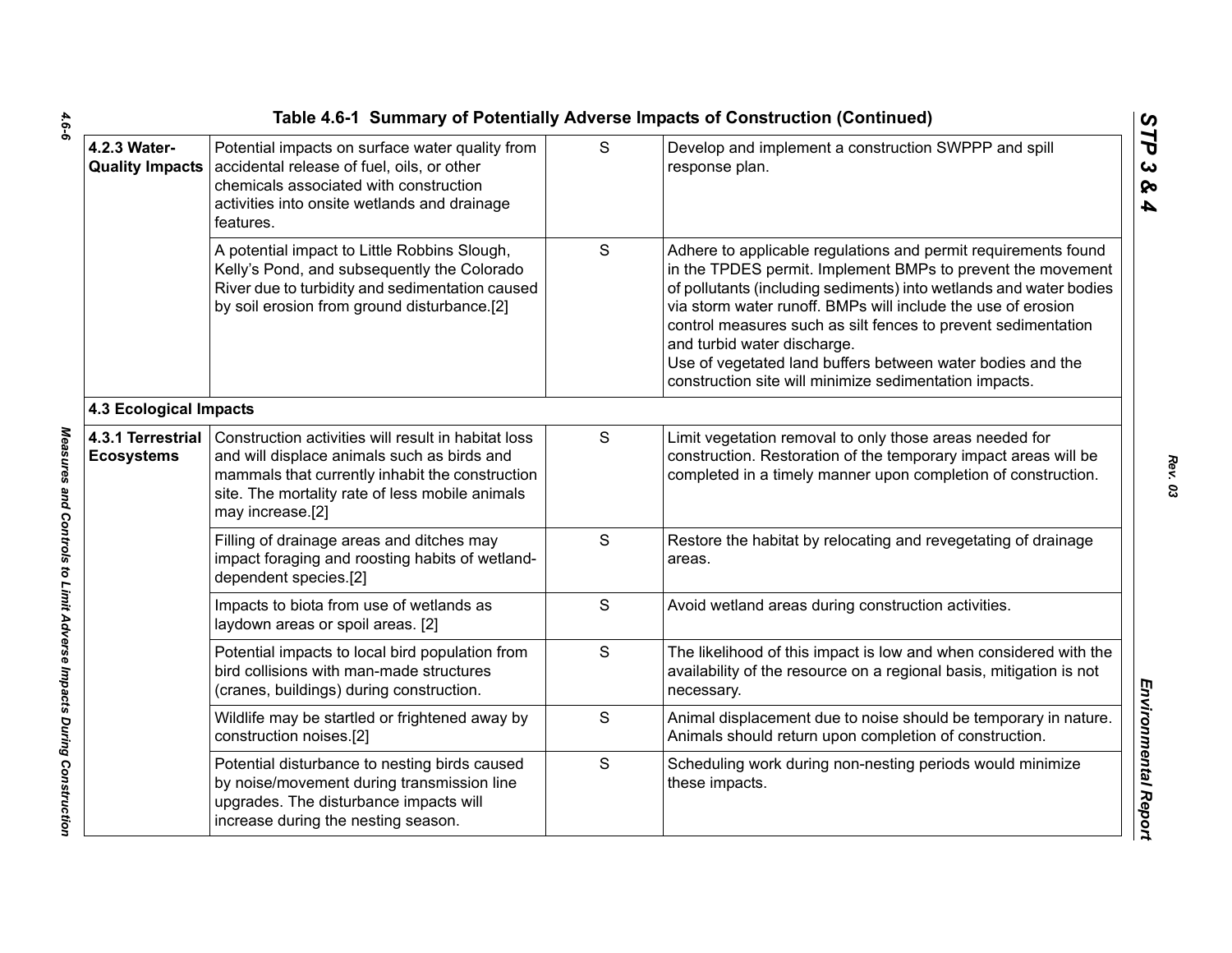| 4.3.2 Aquatic<br>Ecosystems-<br><b>Construction</b><br><b>Impacts</b> | Potential impacts on aquatic ecology from<br>accidental release of fuel, oils, or other<br>chemicals associated with construction<br>activities in to onsite wetlands and drainage<br>features.                                                                                                                  | S             | Develop and implement a construction SWPPP and spill<br>response plan.                                                                                                                                                                                                                                                                                                                                                                                                                                   |
|-----------------------------------------------------------------------|------------------------------------------------------------------------------------------------------------------------------------------------------------------------------------------------------------------------------------------------------------------------------------------------------------------|---------------|----------------------------------------------------------------------------------------------------------------------------------------------------------------------------------------------------------------------------------------------------------------------------------------------------------------------------------------------------------------------------------------------------------------------------------------------------------------------------------------------------------|
|                                                                       | Potential impacts to aquatic plants, benthic<br>macroinvertebrates, and fish as a result of<br>water turbidity and sedimentation caused by<br>soil erosion from construction activities such as<br>road construction, excavation, grading,<br>temporary storage of soil piles, and use of<br>heavy machinery.[2] | ${\mathsf S}$ | Develop and implement erosion and sediment control plans that<br>incorporate recognized BMPs such as covering all disturbed<br>areas, keeping to a minimum the length of time disturbed soil is<br>exposed to weather, and intercepting and retaining sediment via<br>retention ponds and drainage ditches. Upon completion of<br>construction along stream banks or drainage features, disturbed<br>areas will be rip-rapped or seeded to establish a perennial<br>vegetative cover to prevent erosion. |
|                                                                       | Impacts to the benthic community resulting<br>from suspended sediments from erosion of<br>surface soil. Impacts may include blockage of<br>light for photosynthesis, interference in<br>respiration in invertebrates, smothering of eggs,<br>and degradation of the quality of spawning<br>grounds.              | S             | Divert excess surface water caused by construction activities into<br>sediment settling ponds prior to release into on site drainage<br>features.                                                                                                                                                                                                                                                                                                                                                        |
|                                                                       | Impacts to fish populations due to the loss of<br>invertebrates from suspended sediments.                                                                                                                                                                                                                        | S             | Develop and implement erosion and sediment control plans as<br>mentioned above.                                                                                                                                                                                                                                                                                                                                                                                                                          |
|                                                                       | Displacement of fish, aquatic species,<br>crustaceans, and insects due to filling of<br>drainage features on site.[2]                                                                                                                                                                                            | S             | The impacted acreage of this non-jurisdictional area is small and<br>the type of habitat is not unique to the area. Due to the availability<br>of this resource on a regional basis and because no important<br>species are found onsite, mitigation is not necessary.                                                                                                                                                                                                                                   |
|                                                                       | Temporary decline in insect population from<br>rerouting of onsite drainage features.[2]                                                                                                                                                                                                                         | ${\mathsf S}$ | Restore the habitat by relocating and revegetating the drainage<br>feature.                                                                                                                                                                                                                                                                                                                                                                                                                              |

*STP 3 & 4*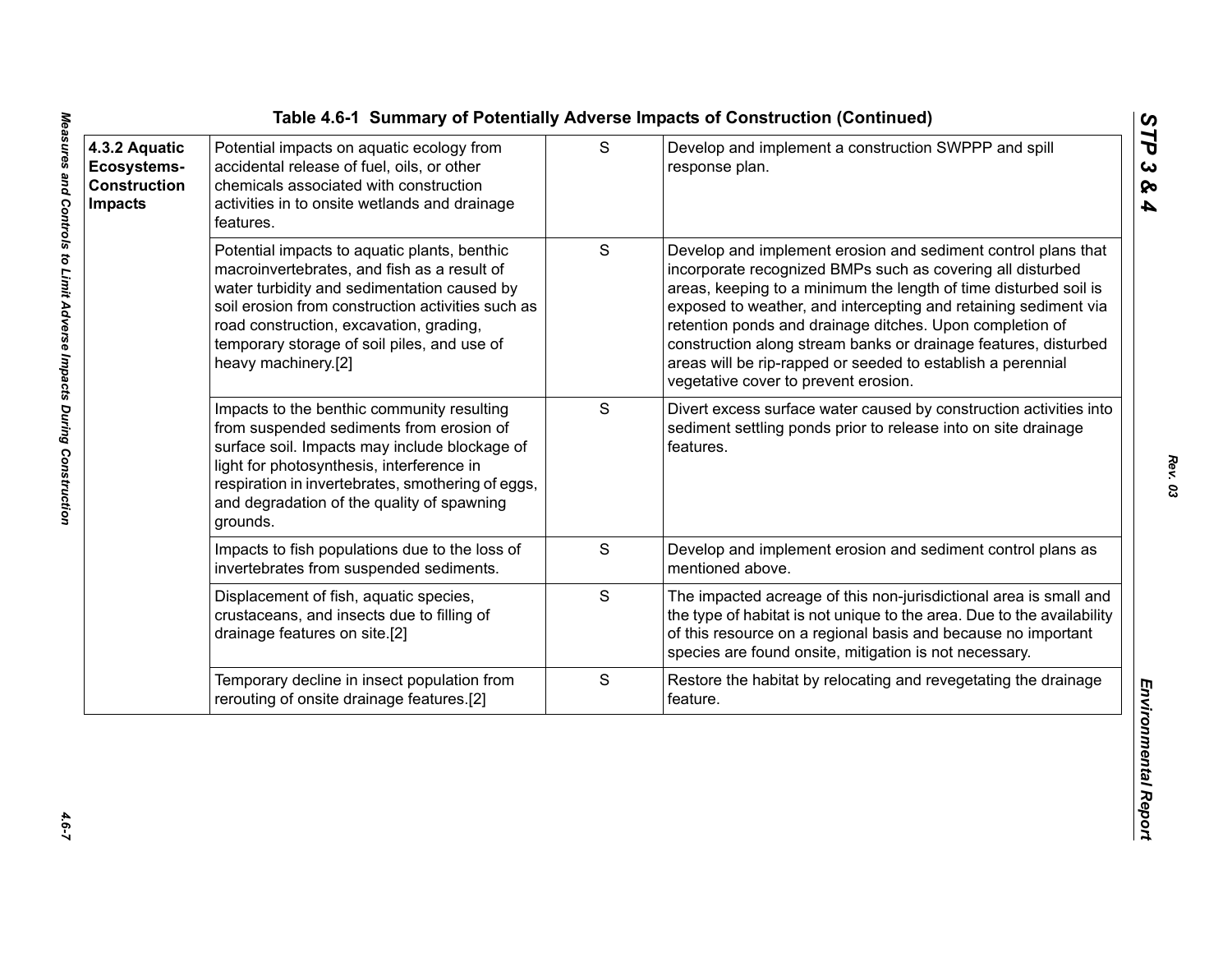|  |  | Table 4.6-1 Summary of Potentially Adverse Impacts of Construction (Continued) |  |  |  |  |
|--|--|--------------------------------------------------------------------------------|--|--|--|--|
|--|--|--------------------------------------------------------------------------------|--|--|--|--|

| 4.4 Socioeconomic Impacts        |                                                                                                                                                                                                                                         |               |                                                                                                                                                                                                                                                                                                                                                                                                                                                                    | STP                                            |
|----------------------------------|-----------------------------------------------------------------------------------------------------------------------------------------------------------------------------------------------------------------------------------------|---------------|--------------------------------------------------------------------------------------------------------------------------------------------------------------------------------------------------------------------------------------------------------------------------------------------------------------------------------------------------------------------------------------------------------------------------------------------------------------------|------------------------------------------------|
| 4.4.1 Physical<br><b>Impacts</b> | Potential temporary impacts to construction<br>workers, STP personnel, people living or<br>working adjacent to the construction area, and<br>transient populations caused by exposure to<br>elevated noise levels. [2]                  | ${\mathsf S}$ | Construction workers would use hearing protection. The public<br>will be notified of impending construction activities that may<br>exceed acceptable noise levels. Perform all construction activities<br>in compliance with local, state, and federal regulations.<br>Emergency first-aid care would be available at the construction<br>site, and regular health and safety monitoring will be conducted<br>during construction.                                 | $\boldsymbol{\omega}$<br>ବ<br>$\blacktriangle$ |
|                                  | Potential temporary impacts to construction<br>workers, STP personnel, people living or<br>working adjacent to the construction area, and<br>transient populations caused by fugitive dust<br>and fine particulate matter emissions.[2] | S             | Minimize the potential for these emissions by using local, state,<br>and federal regulations. Prepare a dust control plan containing<br>dust control measures such as watering, stabilization of disturbed<br>areas, phased grading to minimize disturbance acreage, covering<br>haul truck beds, etc. Emergency first-aid care would be available<br>at the construction site, and regular health and safety monitoring<br>will be conducted during construction. |                                                |
|                                  | Potential temporary impacts to construction<br>workers, STP personnel people living or<br>working adjacent to the construction area and<br>transient populations caused by exhaust<br>emissions.[2]                                     | S             | Equipment will be serviced regularly. Equipment will be operated<br>in accordance with local, state, and federal emission<br>requirements. Construction activities will be phased to minimize<br>peak hour degradation of local ambient air quality. Emergency<br>first-aid care would be available at the construction site, and<br>regular health and safety monitoring will be conducted during<br>construction.                                                |                                                |
|                                  | Degradation of roads in the vicinity of the<br>project due to increased traffic and an increase<br>in heavy, wide-bodied trucks and equipment.[2]                                                                                       | S             | Alert local government agencies and complete road repairs and<br>improvements (i.e., patching cracks and potholes, adding turn<br>lanes, reinforcing soft shoulders) in a timely manner.                                                                                                                                                                                                                                                                           |                                                |
|                                  |                                                                                                                                                                                                                                         |               |                                                                                                                                                                                                                                                                                                                                                                                                                                                                    | Environmental Report                           |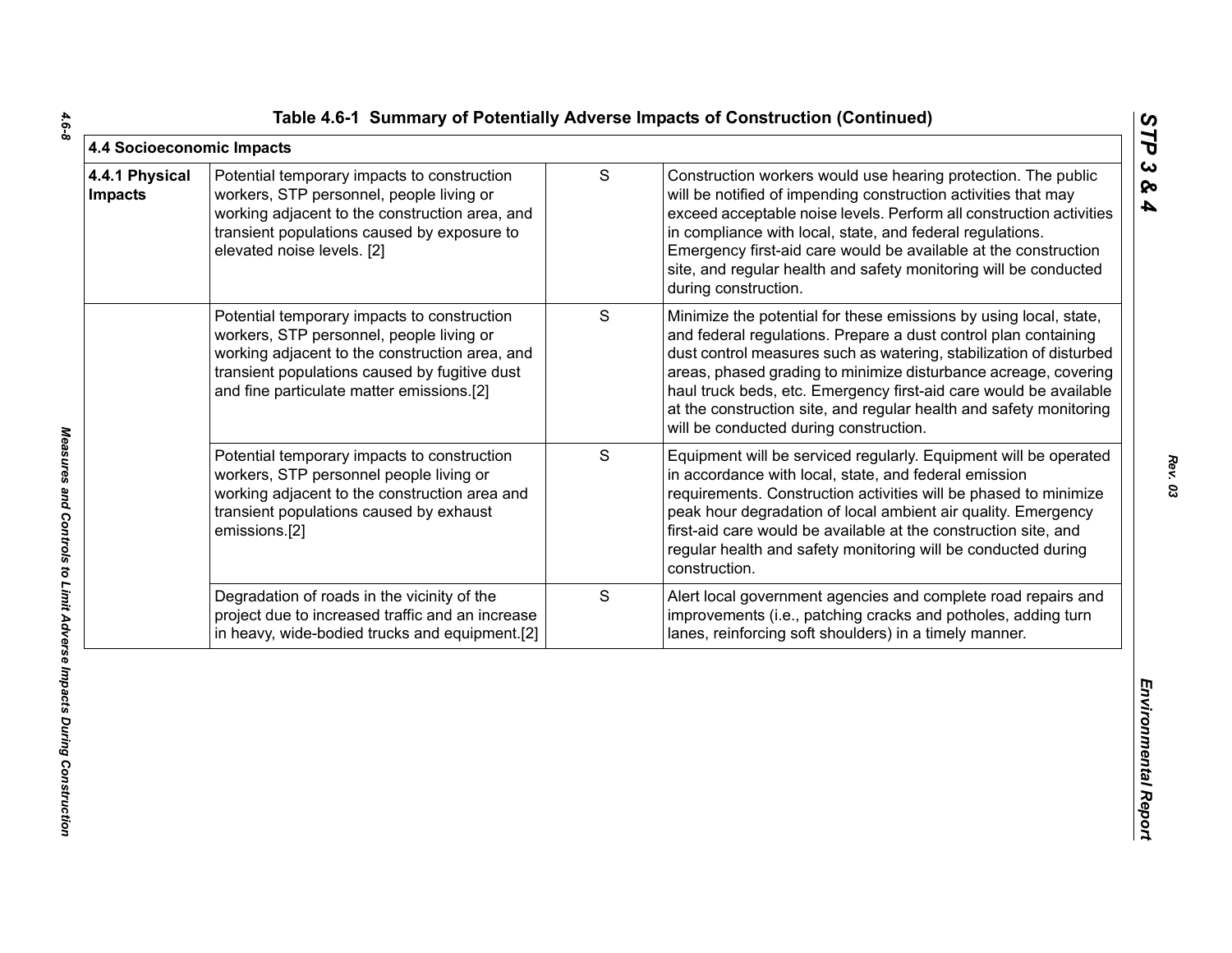|                                                       |                                                                                                                                |       | Table 4.6-1 Summary of Potentially Adverse Impacts of Construction (Continued)                                                                                                                                                                                                                |                                          |
|-------------------------------------------------------|--------------------------------------------------------------------------------------------------------------------------------|-------|-----------------------------------------------------------------------------------------------------------------------------------------------------------------------------------------------------------------------------------------------------------------------------------------------|------------------------------------------|
| 4.4.2 Social and<br><b>Economic</b><br><b>Impacts</b> | Increased traffic congestion in the vicinity of<br>STP due to construction activities.[2]                                      | $M-L$ | Develop and implement a construction traffic management plan<br>that would include such measures as turn lane installation where<br>necessary, establishing a centralized parking area with shuttle<br>service, encouraging carpools, and staggering shifts.                                  | STP<br>$\boldsymbol{\omega}$<br>ନ୍ତ<br>4 |
|                                                       | Potential short-term housing shortage in<br>Matagorda County.[2]                                                               | M-L   | Mitigation efforts will be market-driven over time. Construction<br>employment will increase gradually with a peak after 2 or 3 years.<br>This will allow time for construction of new housing. Temporary<br>housing could be constructed as needed.                                          |                                          |
|                                                       | Water shortages in Matagorda County as a<br>result of the in-migrating construction<br>workforce.[2]                           | M-L   | Maintain communication with local government and planning<br>officials so that ample time is given to plan for the influx.<br>Mitigation strategies could include reuse, seawater desalination,<br>conservation, and the Lower Colorado River Authority/San<br>Antonio Water System Project.  |                                          |
|                                                       | Shortage of waste water treatment plants in<br>Matagorda County as a result of the in-<br>migrating construction workforce.[2] | M-L   | Maintain communication with local government and planning<br>officials so that ample time is given to plan for the influx.                                                                                                                                                                    |                                          |
|                                                       | Potential impacts to police and fire services in<br>Matagorda County. [2]                                                      | M     | Maintain communication with local government officials so that<br>expansions in police and fire services could be coordinated,<br>planned, and funded in a timely manner. Funding for this<br>expansion will be provided through the increased tax revenues<br>from the construction project. |                                          |
|                                                       | Potential impacts to medical services in<br>Matagorda County. [2]                                                              | S     | Projected increase in the population during construction would<br>not stress the current capacity; therefore mitigation would not be<br>warranted.                                                                                                                                            |                                          |
|                                                       |                                                                                                                                |       |                                                                                                                                                                                                                                                                                               | Environmental Report                     |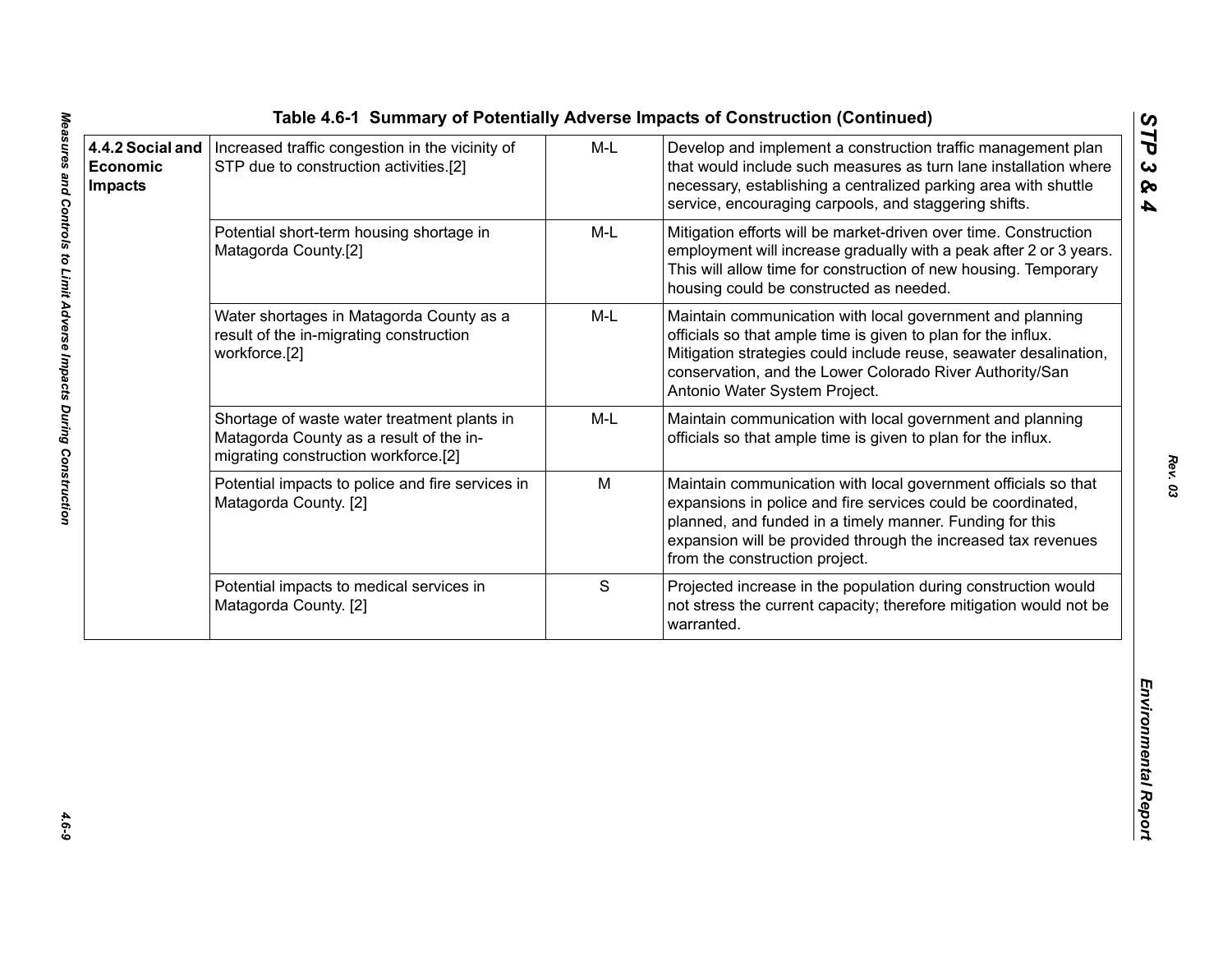|                                                                                     | Potential impacts to social services in<br>Matagorda County.[2]                                                                                                                   | $\mathsf S$ | Construction could be beneficial to the disadvantaged population<br>by creating jobs therefore decreasing the need for social services.<br>Impacts to social services should be small and not warrant further<br>mitigation.                                                                                                                                                                                                                                                                                                                                                     |
|-------------------------------------------------------------------------------------|-----------------------------------------------------------------------------------------------------------------------------------------------------------------------------------|-------------|----------------------------------------------------------------------------------------------------------------------------------------------------------------------------------------------------------------------------------------------------------------------------------------------------------------------------------------------------------------------------------------------------------------------------------------------------------------------------------------------------------------------------------------------------------------------------------|
|                                                                                     | Potential impact on the short-term ability of<br>schools in Matagorda County to accommodate<br>the increase in student population.[2]                                             | $M-L$       | Short-term solutions can be implemented in the form of adding<br>modular classrooms and hiring additional teachers to existing<br>schools. Funding for additional resources will be provided through<br>the increased tax revenues from the construction project.                                                                                                                                                                                                                                                                                                                |
| 4.4.3<br>Environmental<br><b>Justice</b>                                            | Low-income rental housing rates could<br>increase due to increased demand for housing,<br>potentially displacing low-income renters in<br>Matagorda County. [2]                   | S           | Analysis of housing availability in Matagorda County determined<br>that the probability of this being an issue is low. Because of this,<br>control efforts would not be necessary.                                                                                                                                                                                                                                                                                                                                                                                               |
| <b>4.5 Radiation</b><br><b>Exposure to</b><br><b>Construction</b><br><b>Workers</b> | Construction workers may be exposed to<br>radiation sources (through direct radiation,<br>gaseous effluents, or liquid effluents) from the<br>routine operations of STP 1 & 2.[2] | S           | Conduct continual monitoring the STP site for radiation exposure.<br>The construction activities on the site will be in accordance with<br>all radiation safety regulations to ensure that the construction<br>workers are protected.                                                                                                                                                                                                                                                                                                                                            |
| <b>4.7S Non-</b><br>Radiological<br><b>Health Impacts</b>                           | Potential of construction accidents requiring<br>first aid or medical treatment.                                                                                                  | S           | Provide job training and implement procedures to ensure a safe<br>working environment.<br>Provide first-aid capabilities at the construction site.                                                                                                                                                                                                                                                                                                                                                                                                                               |
|                                                                                     |                                                                                                                                                                                   |             | [1] The assigned significance levels [(S)mall, (M)oderate, or (L)arge] are based on the assumption that for each impact, the associated<br>proposed mitigation measures and controls (or equivalents) will be implemented (10 CFR 51, Appendix B, Table B-1, Footnote 3)<br>[2] The mitigation measure specified for this impact is insufficient to reduce the impact to insignificant. No other practical measures for mitigation<br>of this impact are available. Therefore, these impacts will be considered in the evaluation of unavoidable adverse impacts (Section 10.1). |
|                                                                                     |                                                                                                                                                                                   |             |                                                                                                                                                                                                                                                                                                                                                                                                                                                                                                                                                                                  |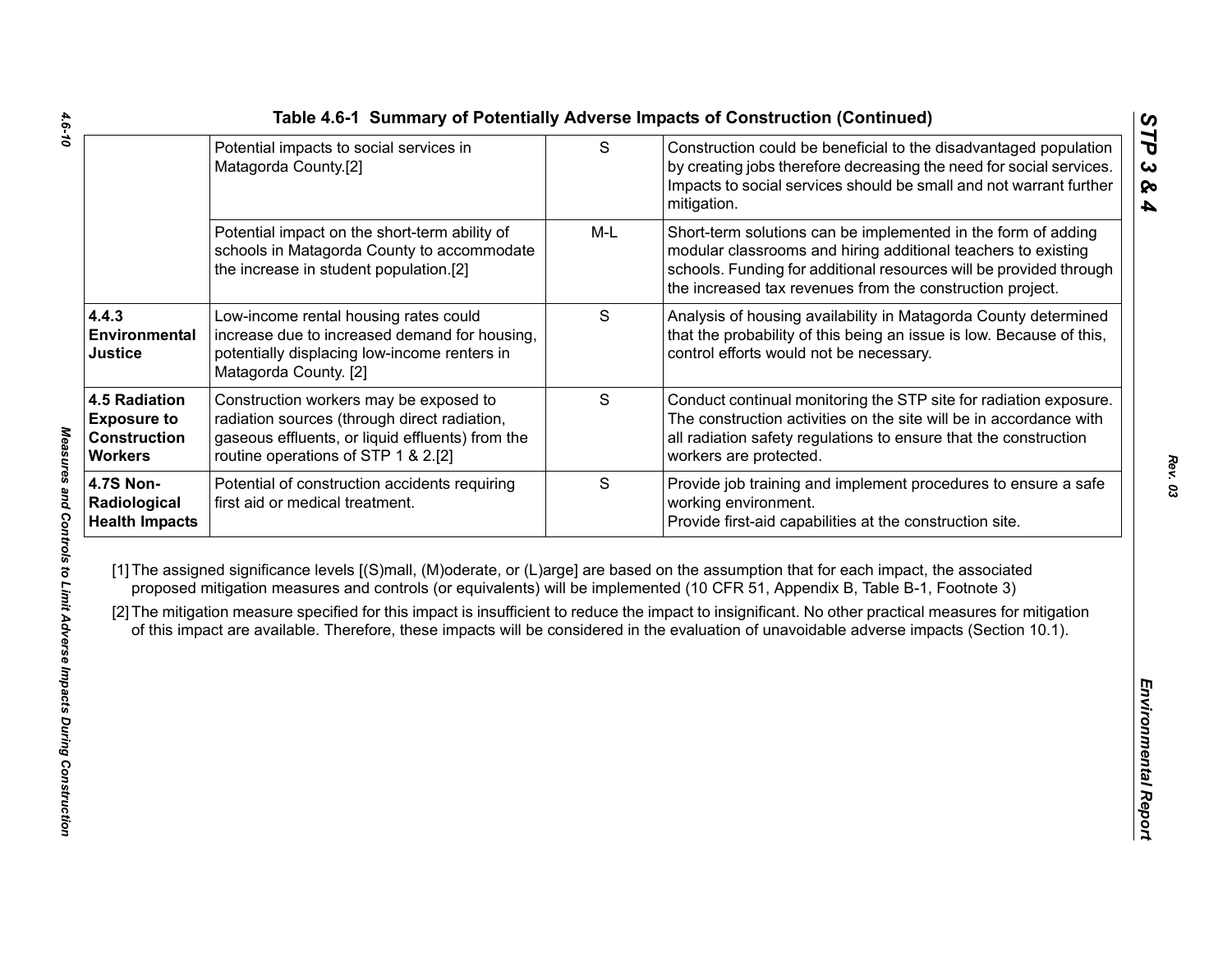|                                       |                                                                                                                                                                                                                            | <b>Potential</b>                     |                     | <b>Estimated Impacts (%)</b> |                                                                                                                                                                                    |
|---------------------------------------|----------------------------------------------------------------------------------------------------------------------------------------------------------------------------------------------------------------------------|--------------------------------------|---------------------|------------------------------|------------------------------------------------------------------------------------------------------------------------------------------------------------------------------------|
| <b>Impact</b>                         | <b>Description of Potential Impact</b>                                                                                                                                                                                     | <b>Impact</b><br><b>Significance</b> | <b>Construction</b> | <b>Preconstruction</b>       | <b>Basis of Estimate</b>                                                                                                                                                           |
| 4.1.1<br><b>The Site and Vicinity</b> | Ground-disturbing activities<br>including excavating and<br>recontouring the landscape.                                                                                                                                    | S                                    | 50%                 | 50%                          | <b>Land Area Disturbance Basis</b><br>(Based on Unit 3 construction<br>leading Unit 4 by approx. 1 year)                                                                           |
|                                       | Removal of vegetation within the<br>temporary and permanent impact<br>areas.                                                                                                                                               | S                                    | 25%                 | 75%                          | <b>Land Area Disturbance Basis</b><br>(Based on Unit 3 construction<br>leading Unit 4 by approx. 1 year)                                                                           |
|                                       | Stockpiling of soils on site<br>including spoil mounds and borrow<br>pit soils.                                                                                                                                            | S                                    | 50%                 | 50%                          | <b>Land Area Disturbance Basis</b><br>(Based on Unit 3 construction<br>leading Unit 4 by approx. 1 year)                                                                           |
|                                       | Construction of new permanent<br>structures and the creation of<br>impervious surface within the<br>existing STP site (i.e., the haul<br>road and the parking area). The<br>site is designated for industrial<br>land use. | S                                    | 10%                 | 90%                          | <b>Land Area Disturbance Basis</b><br>(Based on Unit 3 construction<br>leading Unit 4 by approx. 1 year)                                                                           |
|                                       | Impacts to wetlands and other<br>surface waters (e.g., removal of<br>onsite drainage ditch).                                                                                                                               | S                                    | 5%                  | 95%                          | <b>Land Area Disturbance Basis</b><br>All wetlands have been identified<br>and mapped. In order to limit<br>impacts, these sites will be avoided<br>during the construction phase. |

*STP 3 & 4*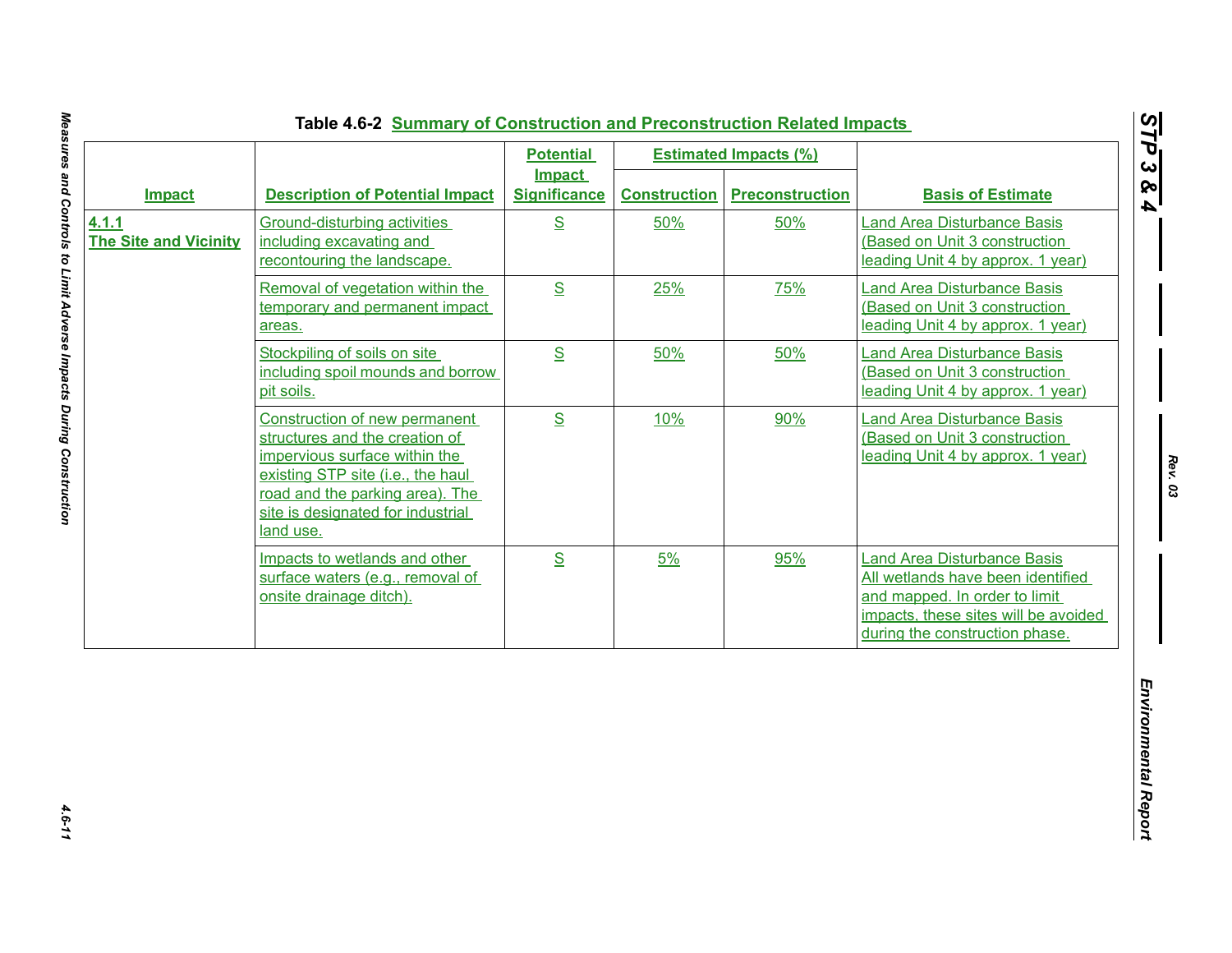|               |                                                                                                                                                                                | <b>Potential</b>                     |                     | <b>Estimated Impacts (%)</b> |                                                                                                                                                                                                                                                                                                                                                                                                                                                                                                                                                             |
|---------------|--------------------------------------------------------------------------------------------------------------------------------------------------------------------------------|--------------------------------------|---------------------|------------------------------|-------------------------------------------------------------------------------------------------------------------------------------------------------------------------------------------------------------------------------------------------------------------------------------------------------------------------------------------------------------------------------------------------------------------------------------------------------------------------------------------------------------------------------------------------------------|
| <b>Impact</b> | <b>Description of Potential Impact</b>                                                                                                                                         | <b>Impact</b><br><b>Significance</b> | <b>Construction</b> | <b>Preconstruction</b>       | <b>Basis of Estimate</b>                                                                                                                                                                                                                                                                                                                                                                                                                                                                                                                                    |
|               | <b>Construction activities conducted</b><br>within the Coastal Management<br>Zone.                                                                                             | $S-M$                                | 25%                 | 75%                          | <b>Land Area Disturbance Basis</b><br>The STP property is located almost<br>entirely within the coastal zone as<br>defined by the Texas Coastal<br>Management Program (CMP). For<br>the plant areas located within the<br>coastal zone, the basis of separation<br>for the construction versus<br>preconstruction impacts is best<br>determined by using the land area<br>disturbance basis. Mitigation<br>measures for this impact are<br>described in ER Section 4.1.1.1 and<br>will be applied during<br>preconstruction and construction<br>activities. |
|               | Construction activities (e.g.,<br>crossing of a pipeline, installation<br>of discharge pipe, etc.) conducted<br>within the designated flood zone<br>and other sensitive areas. | S                                    | 25%                 | 75%                          | <b>Land Area Disturbance Basis</b><br>(Based on Unit 3 construction<br>leading Unit 4 by approx. 1 year)                                                                                                                                                                                                                                                                                                                                                                                                                                                    |
|               |                                                                                                                                                                                |                                      |                     |                              |                                                                                                                                                                                                                                                                                                                                                                                                                                                                                                                                                             |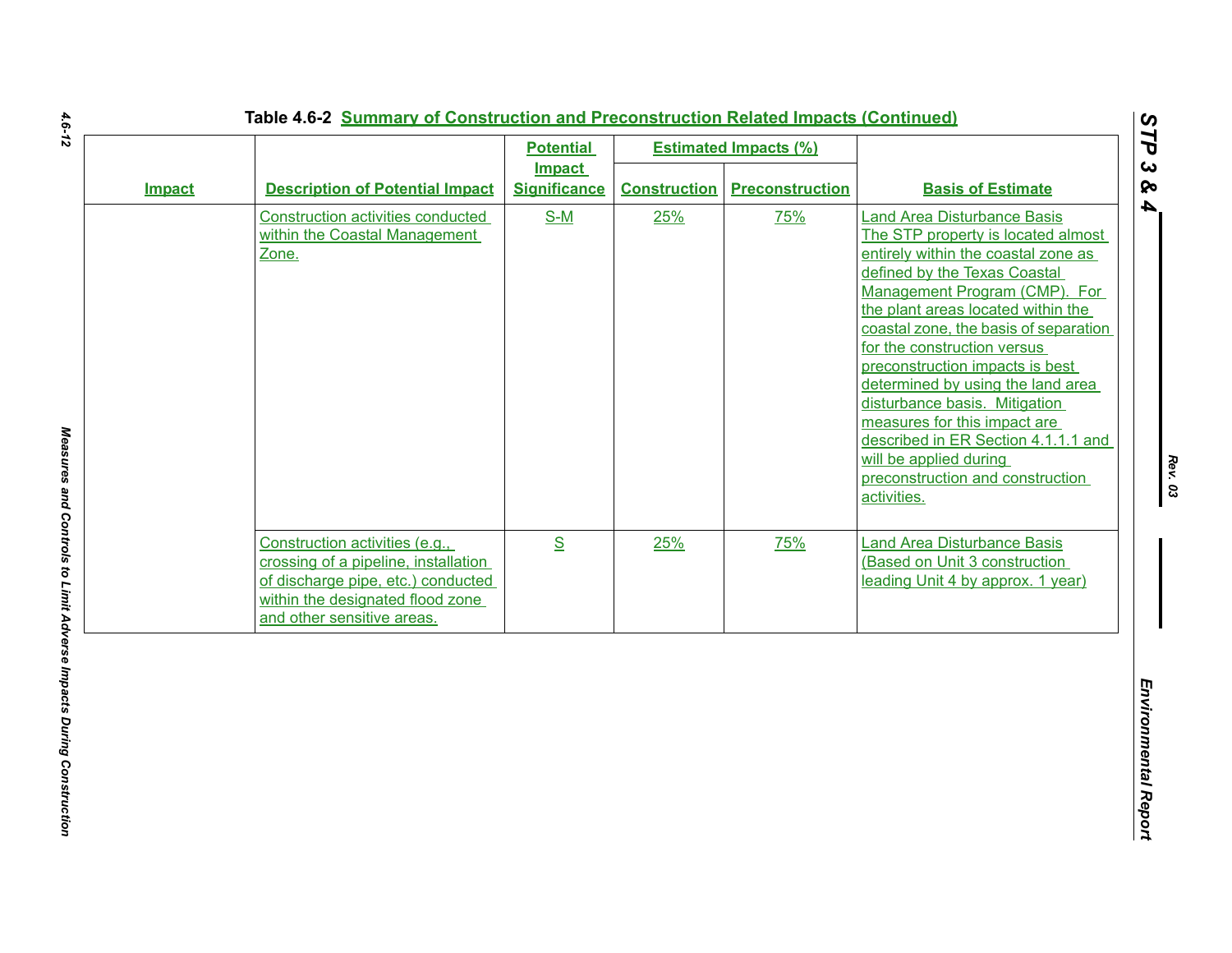|                                                                              | Table 4.6-2 Summary of Construction and Preconstruction Related Impacts (Continued)                                                                                                                                                                            |                                                          |                     |                                                        |                                                                                                                                                                                                                                                                                                                                                                                                                                                                                                                                                                                                                                                                |
|------------------------------------------------------------------------------|----------------------------------------------------------------------------------------------------------------------------------------------------------------------------------------------------------------------------------------------------------------|----------------------------------------------------------|---------------------|--------------------------------------------------------|----------------------------------------------------------------------------------------------------------------------------------------------------------------------------------------------------------------------------------------------------------------------------------------------------------------------------------------------------------------------------------------------------------------------------------------------------------------------------------------------------------------------------------------------------------------------------------------------------------------------------------------------------------------|
| <b>Impact</b>                                                                | <b>Description of Potential Impact</b>                                                                                                                                                                                                                         | <b>Potential</b><br><b>Impact</b><br><b>Significance</b> | <b>Construction</b> | <b>Estimated Impacts (%)</b><br><b>Preconstruction</b> | <b>Basis of Estimate</b>                                                                                                                                                                                                                                                                                                                                                                                                                                                                                                                                                                                                                                       |
|                                                                              | Potential short-term land use<br>changes in the vicinity of the<br>project due to development of<br>employee housing.                                                                                                                                          | $S-M$                                                    | 50%                 | 50%                                                    | <b>Labor Hours Basis</b><br>The basis for segregating this impact<br>is the Labor Hours Basis, since the<br>erection of temporary housing (see<br>corresponding entry in Table 4.6-1)<br>should roughly follow the addition of<br>labor to the jobsite. Consideration<br>was given to adjusting the Labor<br>Hours Basis so as to acknowledge<br>the need to erect housing prior to<br>labor arrival; however, the erection<br>period for temporary housing does<br>not warrant such an adjustment. As<br>noted in Table 4.6-1, the mitigation<br>of this impact would be to convert<br>the land to pre-project conditions<br>upon completion of construction. |
|                                                                              | The increase in traffic during shift<br>change and increased truck<br>deliveries will impact traffic on<br>existing roads during peak times.                                                                                                                   | $S_{\text{}}$                                            | 60%                 | 40%                                                    | <b>Labor Hours Basis</b>                                                                                                                                                                                                                                                                                                                                                                                                                                                                                                                                                                                                                                       |
| 4.1.2<br><b>Transmission</b><br><b>Corridors and Offsite</b><br><b>Areas</b> | Potential short-term physical land<br>use changes due to the addition of<br>a 345 kilovolt (kV) switchyard and<br>rerouting of one 345 kV<br>transmission line that is currently<br>connected to Bay No. 1 of the<br>existing switchyard for STP 1<br>and $2.$ | $\underline{\mathbf{S}}$                                 | 85%                 | 15%                                                    | <b>Land Area Disturbance Basis</b>                                                                                                                                                                                                                                                                                                                                                                                                                                                                                                                                                                                                                             |

 $4.6 - 13$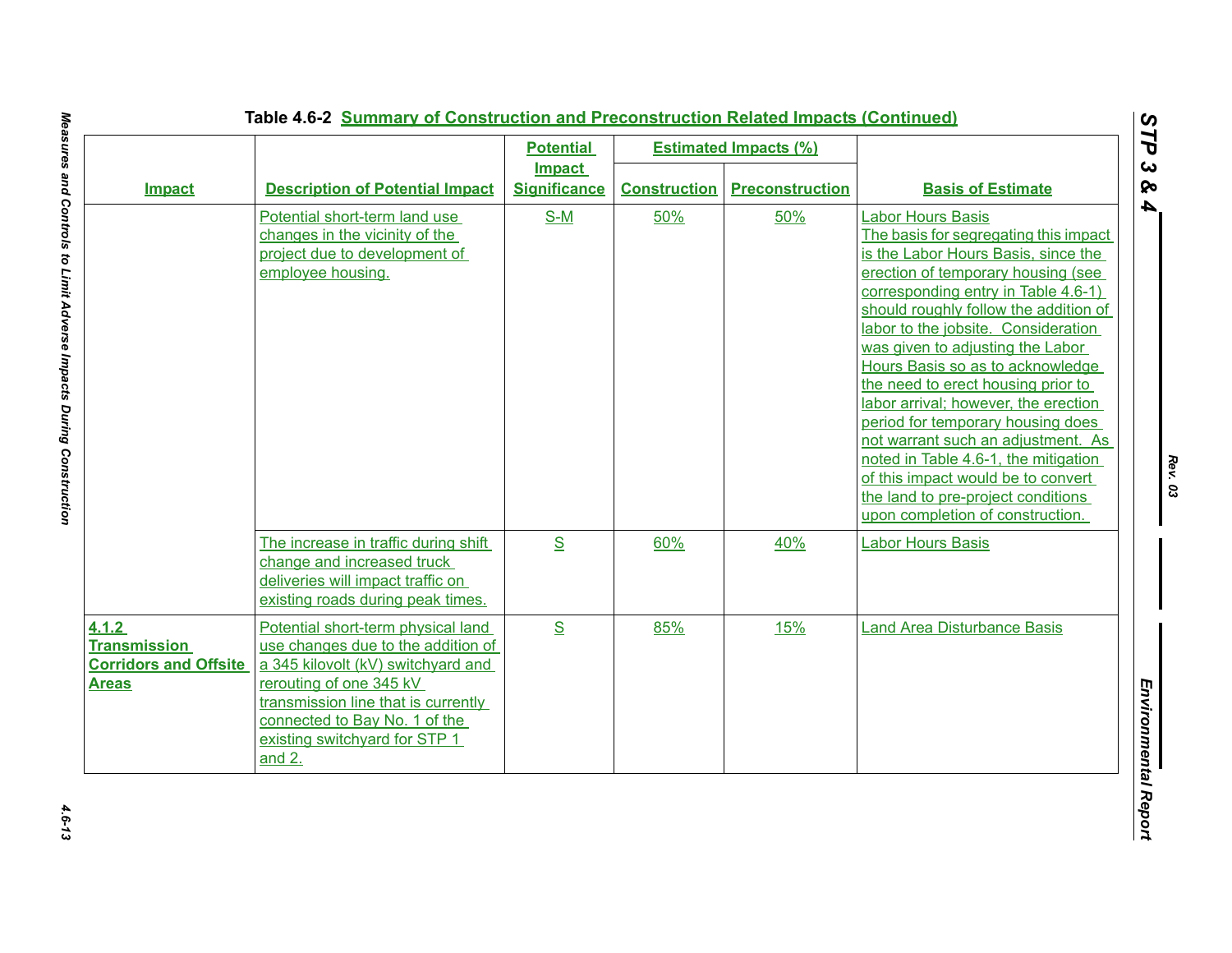|                                     |                                                                                                                                                                                                 | <b>Potential</b>                     |                     | <b>Estimated Impacts (%)</b> |                                                                                                                                                                                                                                                                                                                                                                                                                                                                                                                                                                                                                                                                                                                                                                                                                                                                                                                                                 |
|-------------------------------------|-------------------------------------------------------------------------------------------------------------------------------------------------------------------------------------------------|--------------------------------------|---------------------|------------------------------|-------------------------------------------------------------------------------------------------------------------------------------------------------------------------------------------------------------------------------------------------------------------------------------------------------------------------------------------------------------------------------------------------------------------------------------------------------------------------------------------------------------------------------------------------------------------------------------------------------------------------------------------------------------------------------------------------------------------------------------------------------------------------------------------------------------------------------------------------------------------------------------------------------------------------------------------------|
| <b>Impact</b>                       | <b>Description of Potential Impact</b>                                                                                                                                                          | <b>Impact</b><br><b>Significance</b> | <b>Construction</b> | <b>Preconstruction</b>       | <b>Basis of Estimate</b>                                                                                                                                                                                                                                                                                                                                                                                                                                                                                                                                                                                                                                                                                                                                                                                                                                                                                                                        |
| 4.1.3<br><b>Historic Properties</b> | Ground-disturbing activities<br>including grading, excavation,<br>recontouring, and construction<br>may expose historic resources.<br>(NOTE: Based on SHPO<br>determination, this is unlikely.) | S                                    | 25%                 | 75%                          | The South Texas Project site has<br>been surveyed and a determination<br>of no adverse effect to historic<br>properties was asserted and<br>concurred with by the Texas<br><b>Historical Commission (THC) on</b><br>January 19, 2007. However, in the<br>unlikely event that cultural resources<br>are discovered during ground-<br>disturbing activities for STP 3 & 4.<br>specific actions would be<br>undertaken by STPNOC as outlined<br>in Addendum #5 to STP Procedure<br>No. 0PGP03-ZO-0025<br>(Unanticipated Discovery of Cultural<br>Resources), which was forwarded to<br>the NRC on June 9, 2008.<br>If any historical properties are<br>discovered it will be during<br>preconstruction activities such as<br>land clearing, excavating, grading,<br>installation of environmental<br>mitigation measures, and/or<br>construction of roads and laydown<br>areas. Therefore, the impacts would<br>occur only during preconstruction. |

*Rev. 03*

 $4.6 - 14$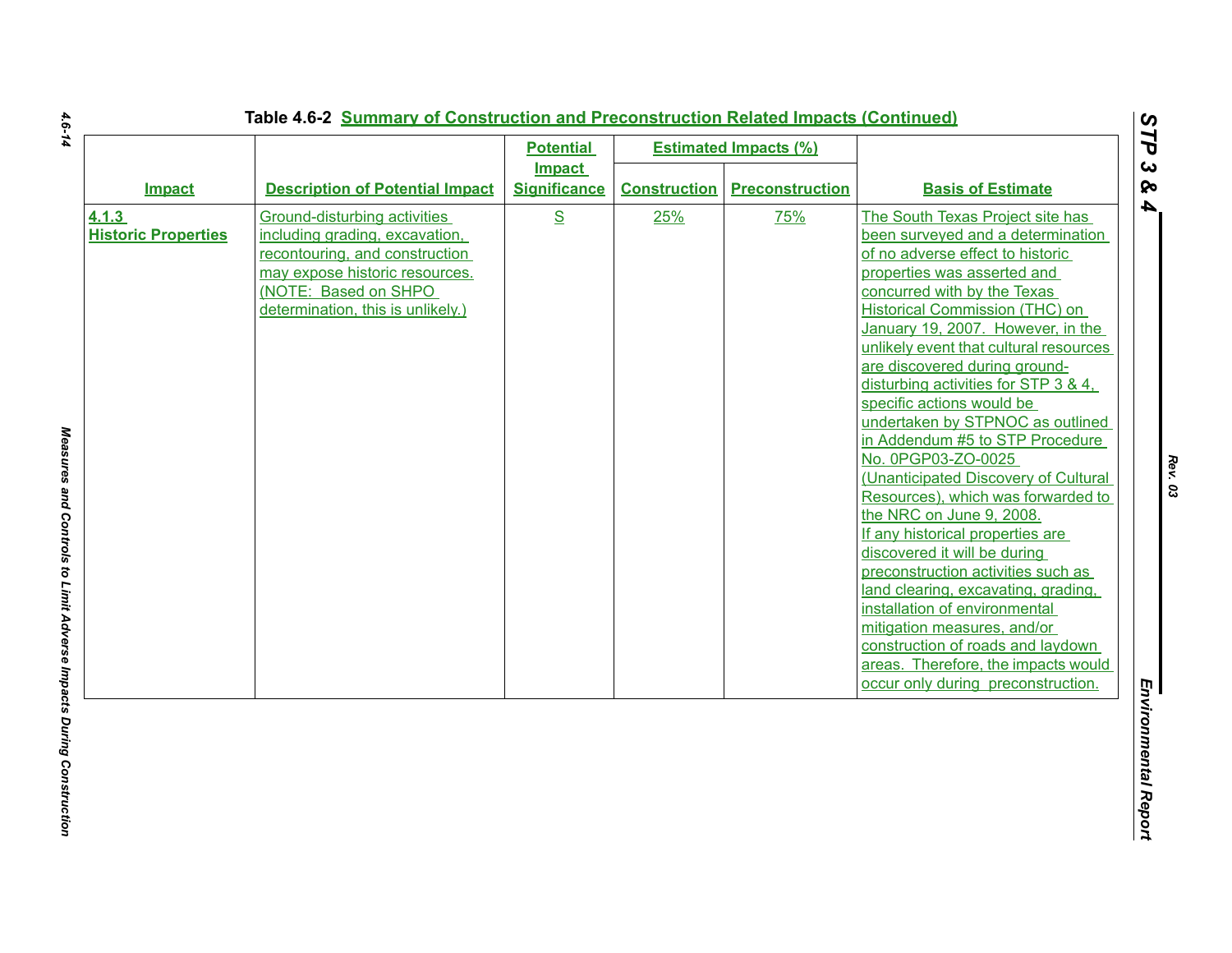|                                                  |                                                                                                                                                                                                         | <b>Potential</b>                     |                     | <b>Estimated Impacts (%)</b> |                                    |
|--------------------------------------------------|---------------------------------------------------------------------------------------------------------------------------------------------------------------------------------------------------------|--------------------------------------|---------------------|------------------------------|------------------------------------|
| <b>Impact</b>                                    | <b>Description of Potential Impact</b>                                                                                                                                                                  | <b>Impact</b><br><b>Significance</b> | <b>Construction</b> | <b>Preconstruction</b>       | <b>Basis of Estimate</b>           |
| 4.2.1<br><b>Hydrologic</b><br><b>Alterations</b> | Impacts to onsite surface water<br>drainage flows by diverting or filling<br>several unnamed onsite drainage<br>features.                                                                               | S                                    | 25%                 | 75%                          | <b>Land Area Disturbance Basis</b> |
|                                                  | Increase in surface water as a<br>result of dewatering and<br>excavation activities.                                                                                                                    | S                                    | 10%                 | 90%                          | <b>Land Area Disturbance Basis</b> |
|                                                  | Impacts to local hydrology<br>resulting from the excavation<br>through the shallow aquifer and<br>subsequent dewatering of the<br>shallow aquifer.                                                      | S                                    | 10%                 | 90%                          | <b>Land Area Disturbance Basis</b> |
| 4.2.2<br><b>Water Use Impacts</b>                | Potential for water pressure<br>reduction within the local water<br>table due to dewatering activities<br>for dust abatement, concrete<br>mixing, potable water use.                                    | S                                    | 5%                  | 95%                          | <b>Land Area Disturbance Basis</b> |
| 4.2.3<br><b>Water Quality Impacts</b>            | Potential impacts on surface water<br>quality from accidental release of<br>fuel, oils, or other chemicals<br>associated with construction<br>activities into onsite wetlands and<br>drainage features. | S                                    | 80%                 | 20%                          | <b>Land Area Disturbance Basis</b> |
|                                                  | A potential impact to Little Robbins<br>Slough, Kelly's Pond, and<br>subsequently the Colorado River<br>due to turbidity and sedimentation<br>caused by soil erosion from ground<br>disturbance.        | S                                    | 20%                 | 80%                          | <b>Land Area Disturbance Basis</b> |

# **Table 4.6-2 Summary of Construction and Preconstruction Related Impacts (Continued)**

4.6-15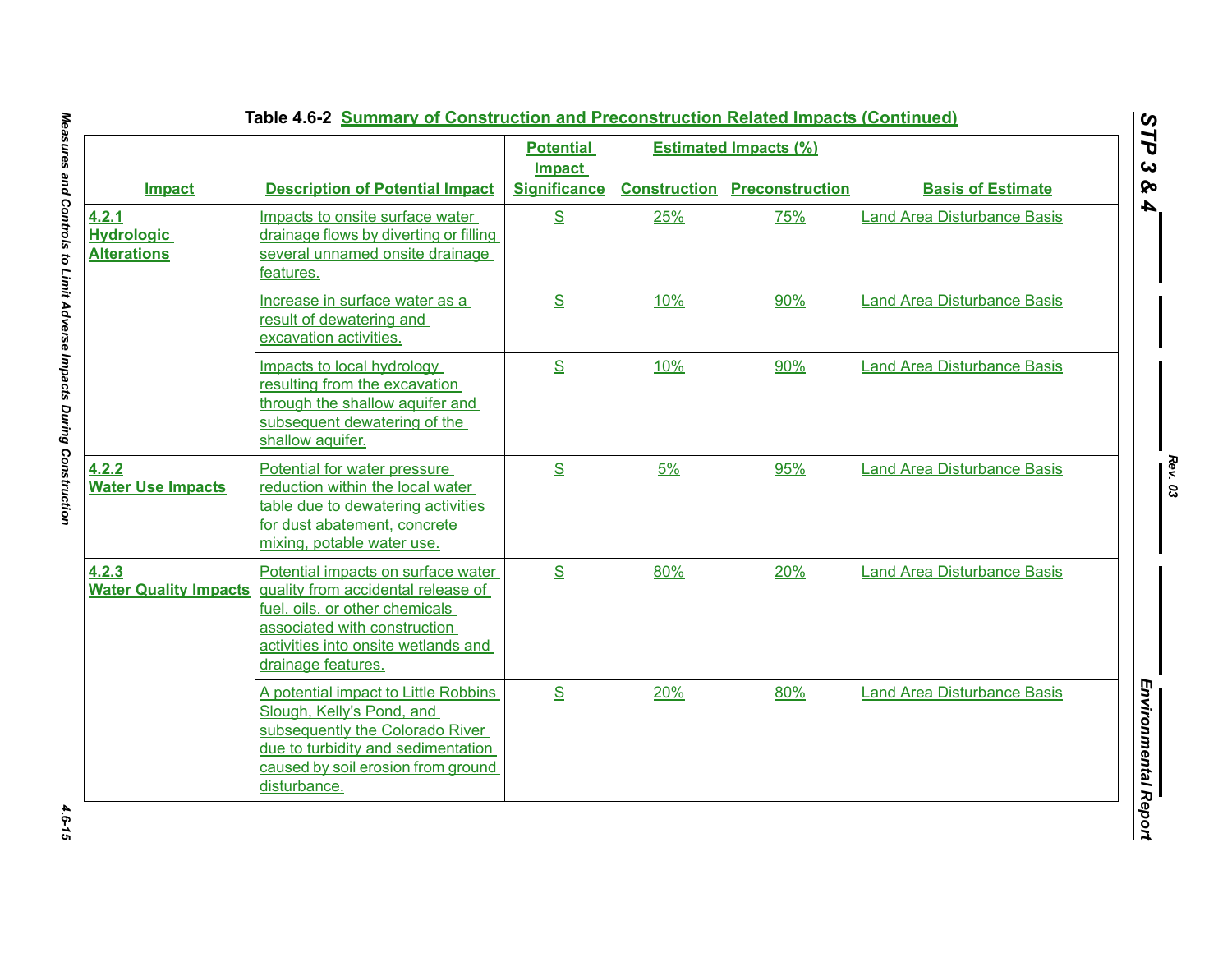|                                                  |                                                                                                                                                                                                                                 | <b>Potential</b>                     |                     | <b>Estimated Impacts (%)</b> |                                                                                                                                                                                                                             |
|--------------------------------------------------|---------------------------------------------------------------------------------------------------------------------------------------------------------------------------------------------------------------------------------|--------------------------------------|---------------------|------------------------------|-----------------------------------------------------------------------------------------------------------------------------------------------------------------------------------------------------------------------------|
| Impact                                           | <b>Description of Potential Impact</b>                                                                                                                                                                                          | <b>Impact</b><br><b>Significance</b> | <b>Construction</b> | <b>Preconstruction</b>       | <b>Basis of Estimate</b>                                                                                                                                                                                                    |
| 4.3.1<br><b>Terrestrial</b><br><b>Ecosystems</b> | Construction activities will result in<br>habitat loss and will displace<br>animals such as birds and<br>mammals that currently inhabit the<br>construction site. The mortality rate<br>of less mobile animals may<br>increase. | S                                    | 10%                 | 90%                          | <b>Land Area Disturbance Basis</b>                                                                                                                                                                                          |
|                                                  | Filling of drainage areas and<br>ditches may impact foraging and<br>roosting habits of wetland-<br>dependent species.                                                                                                           | S                                    | 10%                 | 90%                          | <b>Land Area Disturbance Basis</b>                                                                                                                                                                                          |
|                                                  | Impacts to biota from use of<br>wetlands as laydown areas or spoil<br>areas.                                                                                                                                                    | S                                    | 10%                 | 90%                          | Other non-jurisdictional wetlands are<br>located in areas that have been<br>designated as temporary laydown<br>and spoil areas. In order to limit<br>impacts, these sites will be avoided<br>during the construction phase. |
|                                                  | Potential impacts to local bird<br>population from bird collisions with<br>man-made structures (cranes,<br>buildings) during construction.                                                                                      | S                                    | 10%                 | 90%                          | <b>Labor Hours Basis</b>                                                                                                                                                                                                    |
|                                                  | Wildlife may be startled or<br>frightened away by construction<br>noises.                                                                                                                                                       | S                                    | 10%                 | 90%                          | <b>Labor Hours Basis</b>                                                                                                                                                                                                    |
|                                                  | Potential disturbance to nesting<br>birds caused by noise/movement<br>during transmission line upgrades.<br>The disturbance impacts will<br>increase during the nesting<br>season.                                              | S                                    | 10%                 | 90%                          | <b>Labor Hours Basis</b>                                                                                                                                                                                                    |

# 4.6-16

*4.6-16 Measures and Controls to Limit Adverse Impacts During Construction*  Measures and Controls to Limit Adverse Impacts During Construction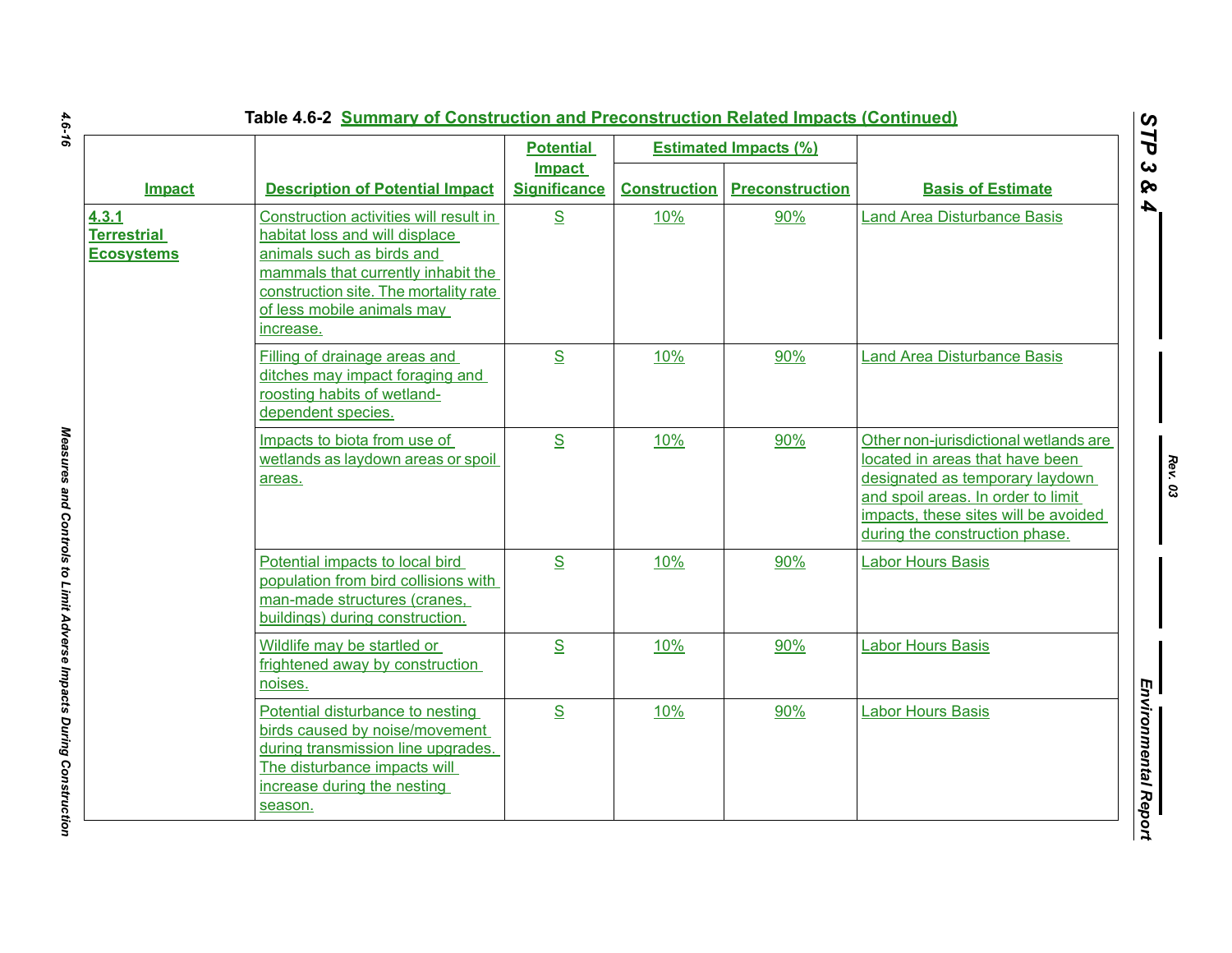|                                                                       |                                                                                                                                                                                                                                                                                                                     | <b>Potential</b><br><b>Impact</b> |                     | <b>Estimated Impacts (%)</b> |                                    |
|-----------------------------------------------------------------------|---------------------------------------------------------------------------------------------------------------------------------------------------------------------------------------------------------------------------------------------------------------------------------------------------------------------|-----------------------------------|---------------------|------------------------------|------------------------------------|
| Impact                                                                | <b>Description of Potential Impact</b>                                                                                                                                                                                                                                                                              | <b>Significance</b>               | <b>Construction</b> | <b>Preconstruction</b>       | <b>Basis of Estimate</b>           |
| 4.3.2<br><b>Aquatic</b><br>Ecosystems-<br><b>Construction Impacts</b> | Potential impacts on aquatic<br>ecology from accidental release of<br>fuel, oils, or other chemicals<br>associated with construction<br>activities into onsite wetlands and<br>drainage features.                                                                                                                   | S                                 | 10%                 | 90%                          | <b>Land Area Disturbance Basis</b> |
|                                                                       | Potential impacts to aquatic plants,<br>benthic macroinvertebrates, and<br>fish as a result of water turbidity<br>and sedimentation caused by soil<br>erosion from construction activities<br>such as road construction,<br>excavation, grading, temporary<br>storage of soil piles, and use of<br>heavy machinery. | $\underline{\mathbf{S}}$          | 10%                 | 90%                          | <b>Land Area Disturbance Basis</b> |
|                                                                       | Impacts to the benthic community<br>resulting from suspended<br>sediments from erosion of surface<br>soil. Impacts may include blockage<br>of light for photosynthesis,<br>interference in respiration in<br>invertebrates, smothering of eggs,<br>and degradation of the quality of<br>spawning grounds.           | S                                 | 20%                 | 80%                          | <b>Land Area Disturbance Basis</b> |
|                                                                       | Impacts to fish populations due to<br>the loss of invertebrates from<br>suspended sediments.                                                                                                                                                                                                                        | S                                 | 20%                 | 80%                          | <b>Land Area Disturbance Basis</b> |
|                                                                       | Displacement of fish, aquatic<br>species, crustaceans, and insects<br>due to filling of drainage features<br>on site.                                                                                                                                                                                               | S                                 | 10%                 | 90%                          | <b>Land Area Disturbance Basis</b> |

l,

 $4.6 - 17$ 

J,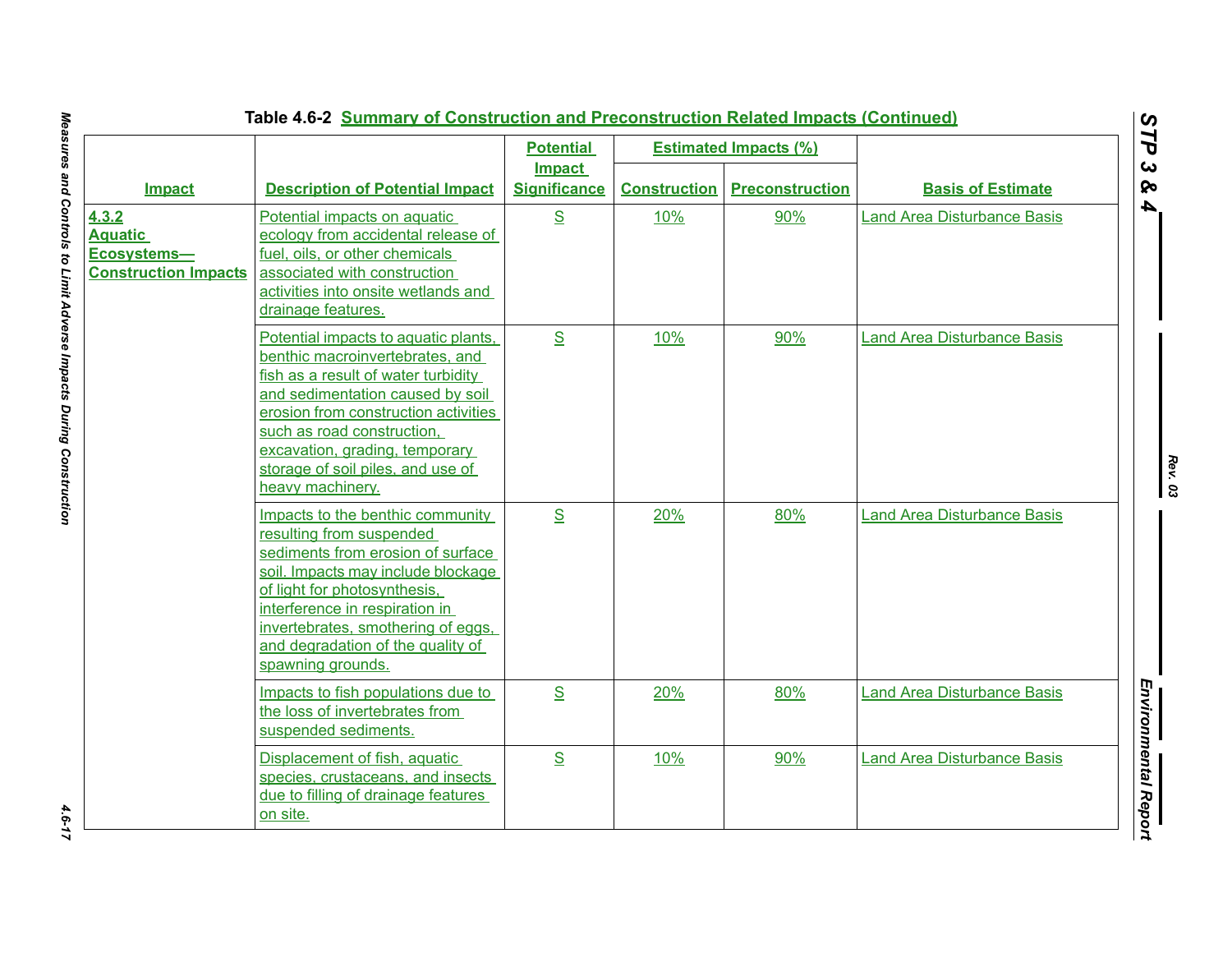|                                  |                                                                                                                                                                                                                                            | <b>Potential</b><br><b>Impact</b> |                     | <b>Estimated Impacts (%)</b> |                                    |
|----------------------------------|--------------------------------------------------------------------------------------------------------------------------------------------------------------------------------------------------------------------------------------------|-----------------------------------|---------------------|------------------------------|------------------------------------|
| <b>Impact</b>                    | <b>Description of Potential Impact</b>                                                                                                                                                                                                     | <b>Significance</b>               | <b>Construction</b> | <b>Preconstruction</b>       | <b>Basis of Estimate</b>           |
|                                  | Temporary decline in insect<br>population from rerouting of onsite<br>drainage features.                                                                                                                                                   | S                                 | 10%                 | 90%                          | <b>Land Area Disturbance Basis</b> |
| 4.4.1<br><b>Physical Impacts</b> | Potential temporary impacts to<br>construction workers, STP<br>personnel, people living or working<br>adjacent to the construction area.<br>and transient populations caused<br>by exposure to elevated noise<br>levels.                   | S                                 | 80%                 | 20%                          | <b>Labor Hours Basis</b>           |
|                                  | Potential temporary impacts to<br>construction workers, STP<br>personnel, people living or working<br>adjacent to the construction area,<br>and transient populations caused<br>by fugitive dust and fine particulate<br>matter emissions. | S                                 | 80%                 | 20%                          | <b>Labor Hours Basis</b>           |
|                                  | Potential temporary impacts to<br>construction workers, STP<br>personnel, people living or working<br>adjacent to the construction area,<br>and transient populations caused<br>by exhaust emissions.                                      | S                                 | 50%                 | 50%                          | <b>Labor Hours Basis</b>           |
|                                  | Degradation of roads in the vicinity<br>of the project due to increased<br>traffic and an increase in heavy,<br>wide-bodied trucks and equipment.                                                                                          | S                                 | 50%                 | 50%                          | <b>Labor Hours Basis</b>           |

4.6-18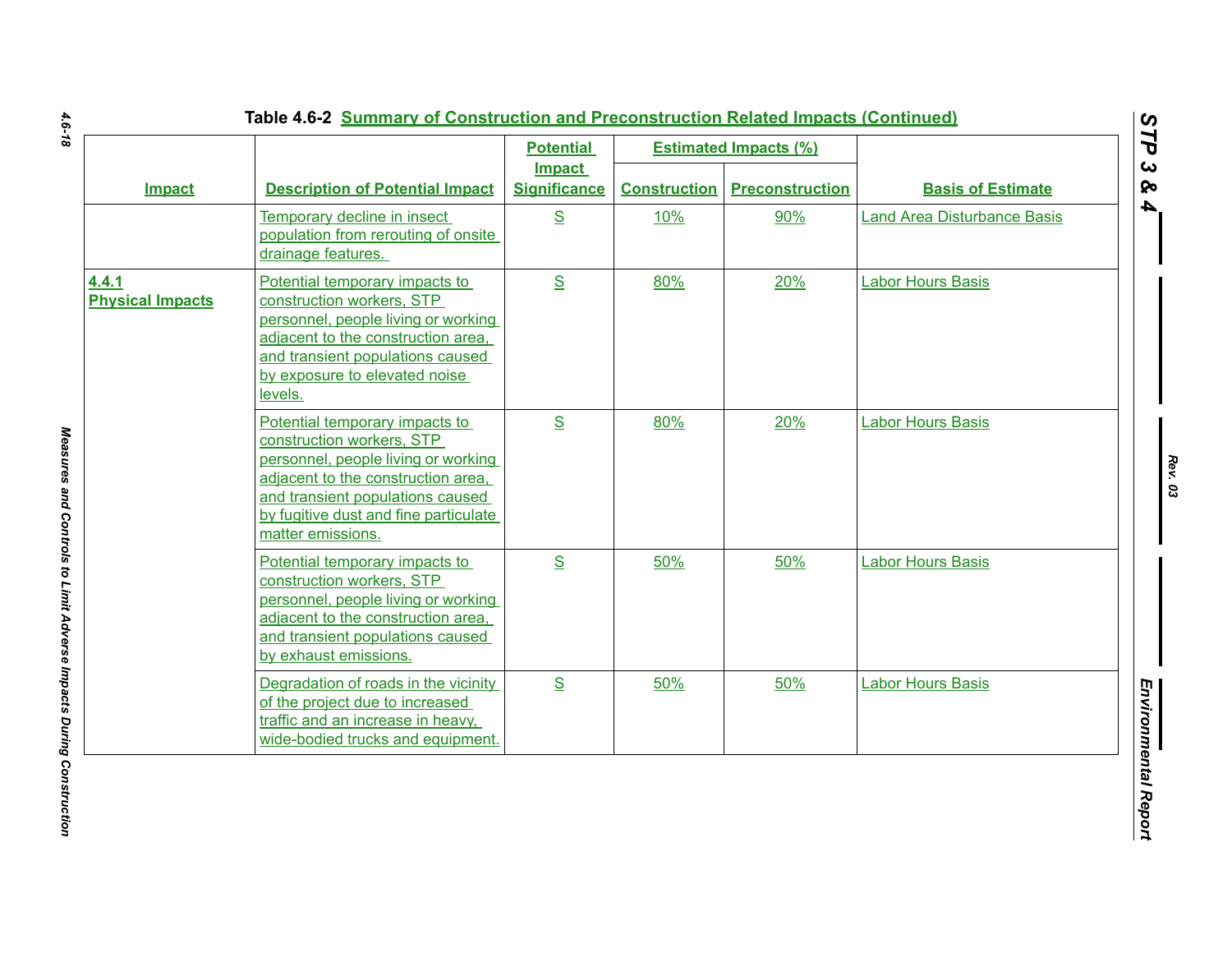|                                                       |                                                                                           | <b>Potential</b>    |                     | <b>Estimated Impacts (%)</b> |                                                                                                                                                                                                                                                                                                                                                                                                                                                                                                                                                                                                                                                                   |
|-------------------------------------------------------|-------------------------------------------------------------------------------------------|---------------------|---------------------|------------------------------|-------------------------------------------------------------------------------------------------------------------------------------------------------------------------------------------------------------------------------------------------------------------------------------------------------------------------------------------------------------------------------------------------------------------------------------------------------------------------------------------------------------------------------------------------------------------------------------------------------------------------------------------------------------------|
|                                                       |                                                                                           | <b>Impact</b>       |                     |                              |                                                                                                                                                                                                                                                                                                                                                                                                                                                                                                                                                                                                                                                                   |
| <b>Impact</b>                                         | <b>Description of Potential Impact</b>                                                    | <b>Significance</b> | <b>Construction</b> | <b>Preconstruction</b>       | <b>Basis of Estimate</b>                                                                                                                                                                                                                                                                                                                                                                                                                                                                                                                                                                                                                                          |
| 4.4.2<br><b>Social and Economic</b><br><b>Impacts</b> | Increased traffic congestion in the<br>vicinity of STP due to construction<br>activities. | $M-L$               | 75%                 | 25%                          | <b>Labor Hours Basis</b><br>The amount of traffic congestion will<br>be directly proportional to the<br>number of plant workers traveling on<br>the local roads. The number of<br>workers traveling the roads is<br>directly related to the total labor<br>hours worked. Therefore, the<br>segregation of impacts between<br>construction and preconstruction is<br>best determined by comparing the<br>total labor hours worked. Mitigation<br>measures for this impact are<br>described in ER Section 4.4.2.2.4.                                                                                                                                                |
|                                                       | Potential short-term housing<br>shortage in Matagorda County.                             | $M-L$               | 75%                 | 25%                          | Labor Hours Basis (for workers<br>relocating to area)<br>The impact on housing in Matagorda<br>County will depend on the number of<br>workers that would relocate to the<br>area and require housing. The basis<br>of estimate for the impact on<br>housing is best determined by using<br>the estimate of the total number of<br>workers that would relocate to the<br>area and the percentage of those<br>workers that will be engaged in<br>construction and preconstruction<br>tasks. The estimated number of<br>relocating workers is contained in<br>ER Section 4.4.2.2.6. Mitigation<br>measures for this impact are<br>described in ER Section 4.4.2.2.6. |

 $4.6 - 19$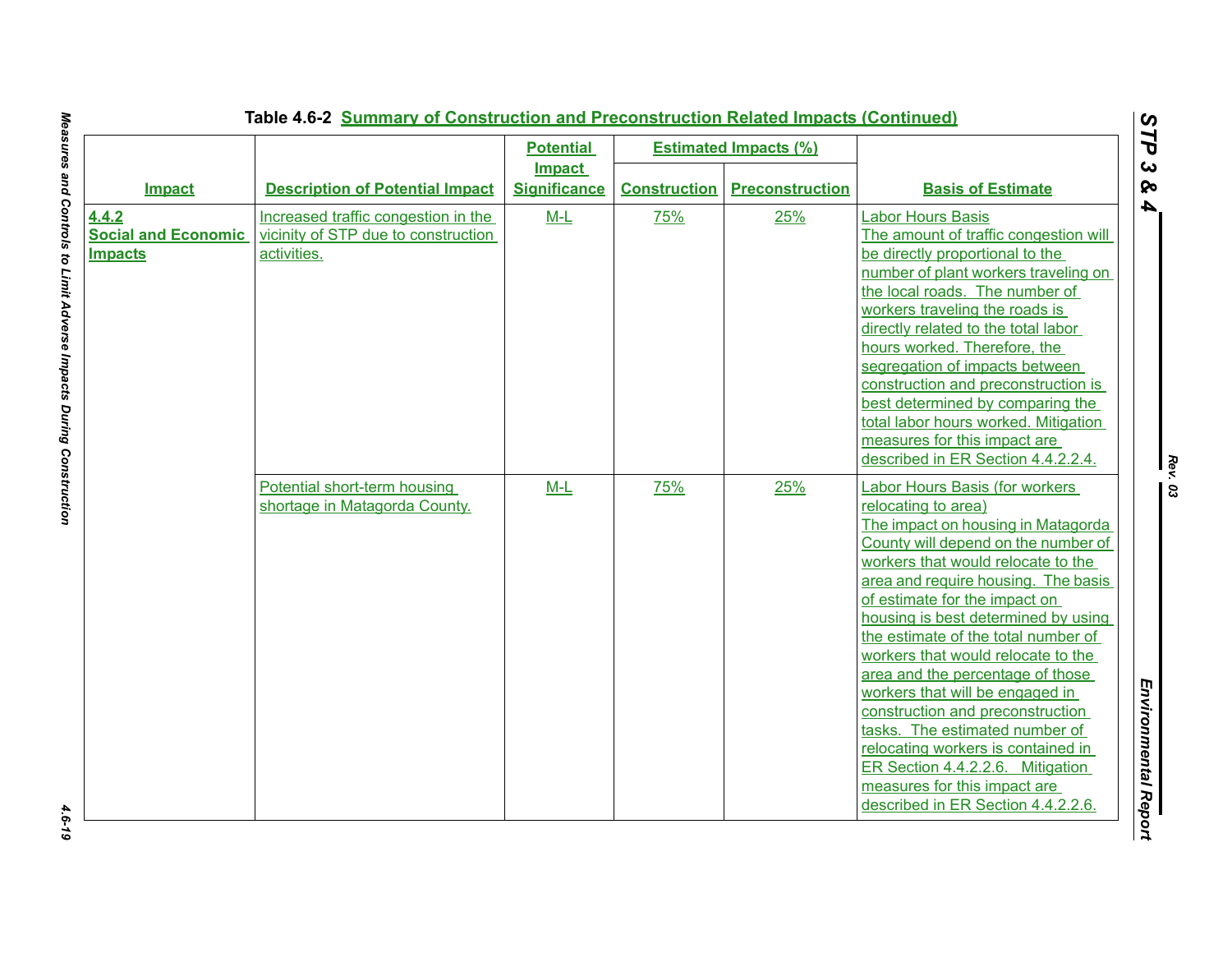|               |                                                                                                    | <b>Potential</b><br><b>Impact</b> |                     | <b>Estimated Impacts (%)</b> |                                                                                                                                                                                                                                                                                                                                                                                                                                                                                                                                                                                                                                                                                             |
|---------------|----------------------------------------------------------------------------------------------------|-----------------------------------|---------------------|------------------------------|---------------------------------------------------------------------------------------------------------------------------------------------------------------------------------------------------------------------------------------------------------------------------------------------------------------------------------------------------------------------------------------------------------------------------------------------------------------------------------------------------------------------------------------------------------------------------------------------------------------------------------------------------------------------------------------------|
| <b>Impact</b> | <b>Description of Potential Impact</b>                                                             | <b>Significance</b>               | <b>Construction</b> | <b>Preconstruction</b>       | <b>Basis of Estimate</b>                                                                                                                                                                                                                                                                                                                                                                                                                                                                                                                                                                                                                                                                    |
|               | Water shortages in Matagorda<br>County as a result of the in-<br>migrating construction workforce. | $M-L$                             | 75%                 | 25%                          | <b>Labor Hours Basis (for workers</b><br>relocating to area)<br>The impact on water shortages in<br>Matagorda County will depend on<br>the number of workers that would<br>relocate to the area and require<br>housing. The basis of estimate for<br>the impact on water shortages is<br>best determined by using the<br>estimate of the total number of<br>workers that would relocate to the<br>area and the percentage of those<br>workers that will be engaged in<br>construction and preconstruction<br>tasks. The estimated number of<br>relocating workers is contained in<br>ER Section 4.4.2.2.6. Mitigation<br>measures for this impact are<br>described in ER Section 4.4.2.2.7. |
|               |                                                                                                    |                                   |                     |                              |                                                                                                                                                                                                                                                                                                                                                                                                                                                                                                                                                                                                                                                                                             |

4.6-20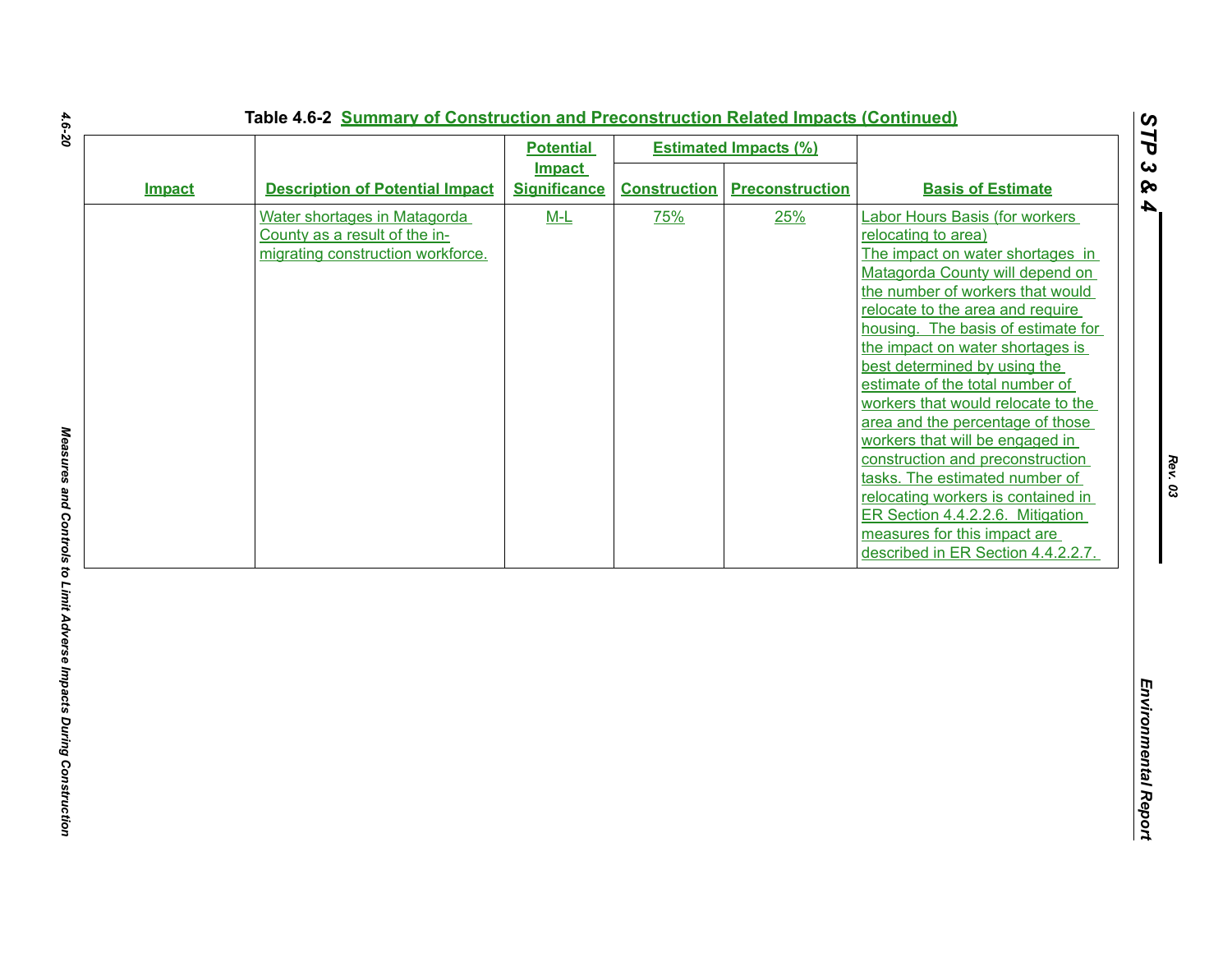|               |                                                                                                                              | <b>Potential</b>                     |                     | <b>Estimated Impacts (%)</b> |                                                                                                                                                                                                                                                                                                                                                                                                                                                                                                                                                                                                                                                                                                                                                           |
|---------------|------------------------------------------------------------------------------------------------------------------------------|--------------------------------------|---------------------|------------------------------|-----------------------------------------------------------------------------------------------------------------------------------------------------------------------------------------------------------------------------------------------------------------------------------------------------------------------------------------------------------------------------------------------------------------------------------------------------------------------------------------------------------------------------------------------------------------------------------------------------------------------------------------------------------------------------------------------------------------------------------------------------------|
| <b>Impact</b> | <b>Description of Potential Impact</b>                                                                                       | <b>Impact</b><br><b>Significance</b> | <b>Construction</b> | <b>Preconstruction</b>       | <b>Basis of Estimate</b>                                                                                                                                                                                                                                                                                                                                                                                                                                                                                                                                                                                                                                                                                                                                  |
|               | Shortage of wastewater treatment<br>plants in Matagorda County as a<br>result of the in-migrating<br>construction workforce. | $M-L$                                | 75%                 | 25%                          | <b>Labor Hours Basis (for workers</b><br>relocating to area)<br>The impact on the shortage of<br>wastewater treatment plants in<br>Matagorda County will depend on<br>the number of workers that would<br>relocate to the area and require<br>housing. The basis of estimate for<br>the impact on the shortage of<br>wastewater treatment plants is best<br>determined by using the estimate of<br>the total number of workers that<br>would relocate to the area and the<br>percentage of those workers that will<br>be engaged in construction and<br>preconstruction tasks. The<br>estimated number of relocating<br>workers is contained in ER Section<br>4.4.2.2.6. Mitigation measures for<br>this impact are described in ER<br>Section 4.4.2.2.7. |
|               |                                                                                                                              |                                      |                     |                              |                                                                                                                                                                                                                                                                                                                                                                                                                                                                                                                                                                                                                                                                                                                                                           |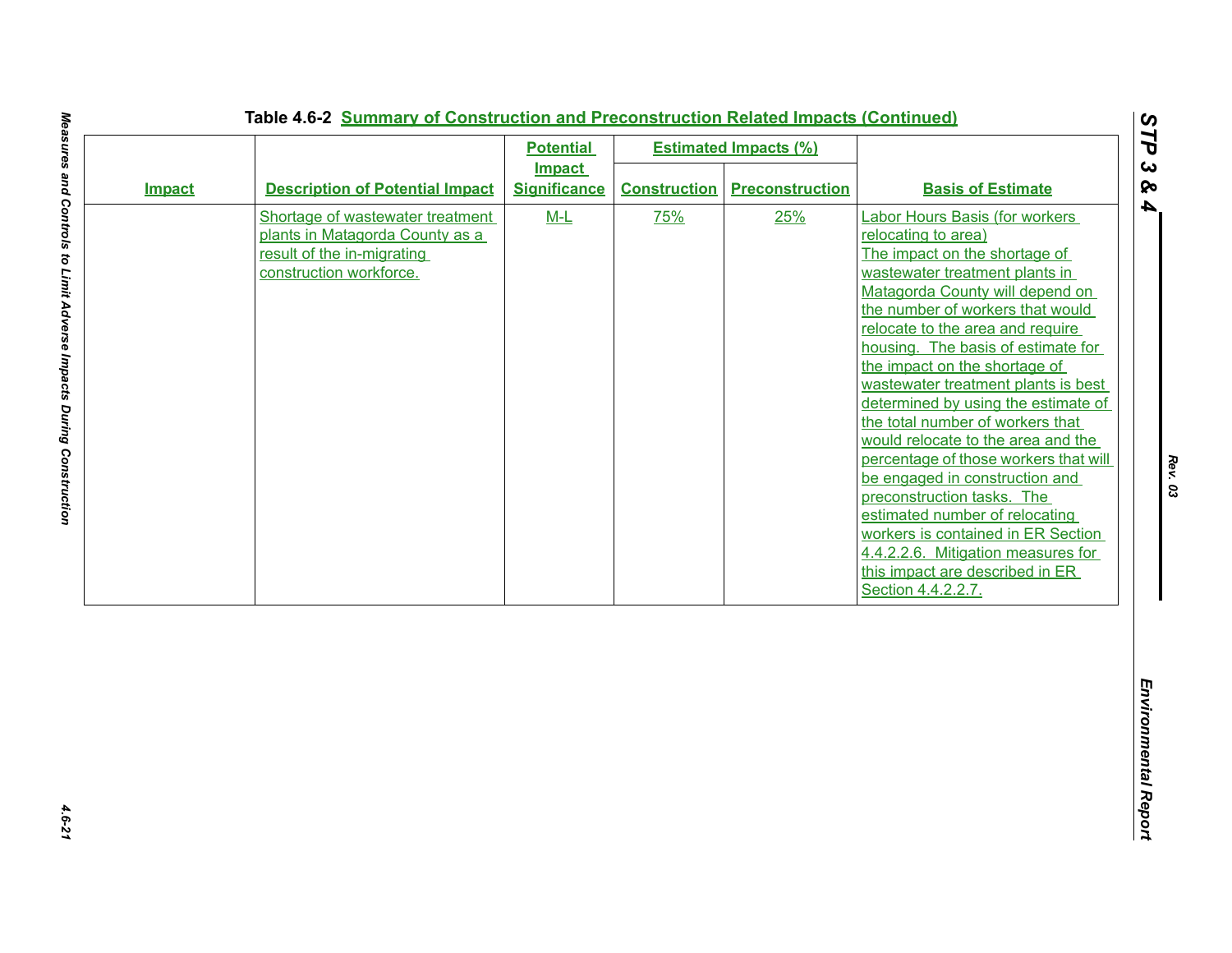|        |                                                                       | <b>Potential</b>                     |                     | <b>Estimated Impacts (%)</b> |                                                                                                                                                                                                                                                                                                                                                                                                                                                                                                                                                                                                                                                                                                                   |
|--------|-----------------------------------------------------------------------|--------------------------------------|---------------------|------------------------------|-------------------------------------------------------------------------------------------------------------------------------------------------------------------------------------------------------------------------------------------------------------------------------------------------------------------------------------------------------------------------------------------------------------------------------------------------------------------------------------------------------------------------------------------------------------------------------------------------------------------------------------------------------------------------------------------------------------------|
| Impact | <b>Description of Potential Impact</b>                                | <b>Impact</b><br><b>Significance</b> | <b>Construction</b> | <b>Preconstruction</b>       | <b>Basis of Estimate</b>                                                                                                                                                                                                                                                                                                                                                                                                                                                                                                                                                                                                                                                                                          |
|        | Potential impacts to police and fire<br>services in Matagorda County. | M                                    | 75%                 | 25%                          | <b>Labor Hours Basis (for workers</b><br>relocating to area)<br>The impact on police and fires<br>services in Matagorda County will<br>depend on the number of workers<br>that would relocate to the area and<br>require housing. The basis of<br>estimate for the impact on police<br>and fire services is best determined<br>by using the estimate of the total<br>number of workers that would<br>relocate to the area and the<br>percentage of those workers that will<br>be engaged in construction and<br>preconstruction tasks. The<br>estimated number of relocating<br>workers is contained in ER Section<br>4.4.2.2.6. Mitigation measures for<br>this impact are described in ER<br>Section 4.4.2.2.7. |
|        | Potential impacts to medical<br>services in Matagorda County.         | S                                    | 75%                 | 25%                          | <b>Labor Hours Basis</b>                                                                                                                                                                                                                                                                                                                                                                                                                                                                                                                                                                                                                                                                                          |
|        |                                                                       |                                      |                     |                              |                                                                                                                                                                                                                                                                                                                                                                                                                                                                                                                                                                                                                                                                                                                   |

 $\mathbf{L}$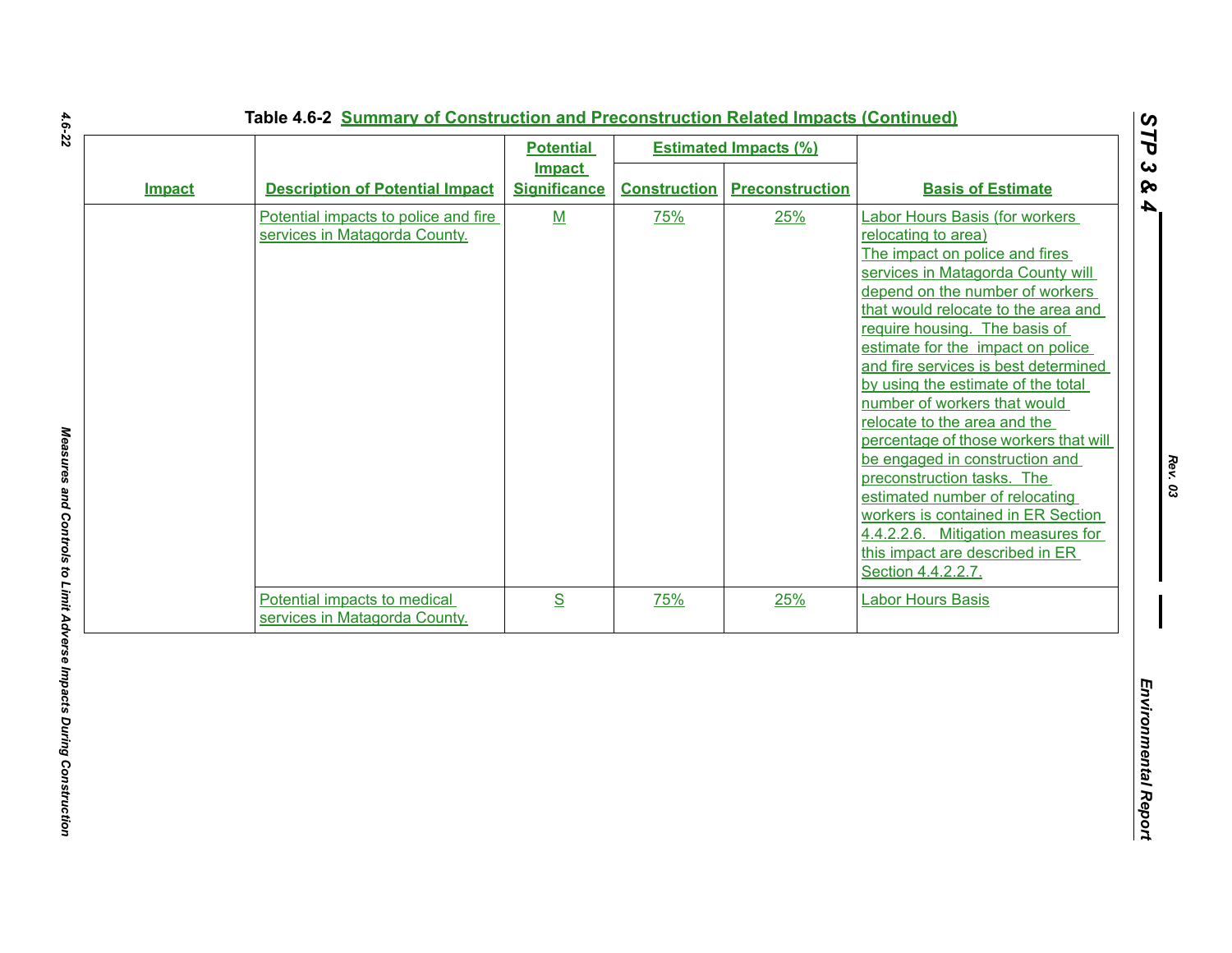|                                                 |                                                                                                                                                                | <b>Potential</b>                     |                     | <b>Estimated Impacts (%)</b> |                                                                                                                                                                                                                                                                                                                                                                                                                                                                                                                                                                                                                                                                                                                                                                                                                                                                 |
|-------------------------------------------------|----------------------------------------------------------------------------------------------------------------------------------------------------------------|--------------------------------------|---------------------|------------------------------|-----------------------------------------------------------------------------------------------------------------------------------------------------------------------------------------------------------------------------------------------------------------------------------------------------------------------------------------------------------------------------------------------------------------------------------------------------------------------------------------------------------------------------------------------------------------------------------------------------------------------------------------------------------------------------------------------------------------------------------------------------------------------------------------------------------------------------------------------------------------|
| <b>Impact</b>                                   | <b>Description of Potential Impact</b>                                                                                                                         | <b>Impact</b><br><b>Significance</b> | <b>Construction</b> | <b>Preconstruction</b>       | <b>Basis of Estimate</b>                                                                                                                                                                                                                                                                                                                                                                                                                                                                                                                                                                                                                                                                                                                                                                                                                                        |
|                                                 | Potential impacts to social services<br>in Matagorda County.                                                                                                   | S                                    | 75%                 | 25%                          | <b>Labor Hours Basis</b>                                                                                                                                                                                                                                                                                                                                                                                                                                                                                                                                                                                                                                                                                                                                                                                                                                        |
|                                                 | Potential impact on the short-term<br>ability of schools in Matagorda<br>County to accommodate the<br>increase in student population.                          | $M-L$                                | 75%                 | 25%                          | Labor Hours Basis (for workers<br>relocating to area)<br>The impact on the short-term ability<br>of schools in Matagorda County to<br>accommodate the increase in<br>student population will depend on<br>the number of workers that would<br>relocate to the area and require<br>housing. The basis of estimate for<br>the impact on the short-term ability<br>of schools in Matagorda County to<br>accommodate the increase in<br>student population is best<br>determined by using the estimate of<br>the total number of workers that<br>would relocate to the area and the<br>percentage of those workers that will<br>be engaged in construction and<br>preconstruction tasks. The<br>estimated number of relocating<br>workers is contained in ER Section<br>4.4.2.2.6. Mitigation measures for<br>this impact are described in ER<br>Section 4.4.2.2.8. |
| 4.4.3<br><b>Environmental</b><br><b>Justice</b> | Low-income rental housing rates<br>could increase due to increased<br>demand for housing, potentially<br>displacing low-income renters in<br>Matagorda County. | S                                    | 75%                 | 25%                          | <b>Labor Hours Basis</b>                                                                                                                                                                                                                                                                                                                                                                                                                                                                                                                                                                                                                                                                                                                                                                                                                                        |

*Rev. 03*

4.6-23